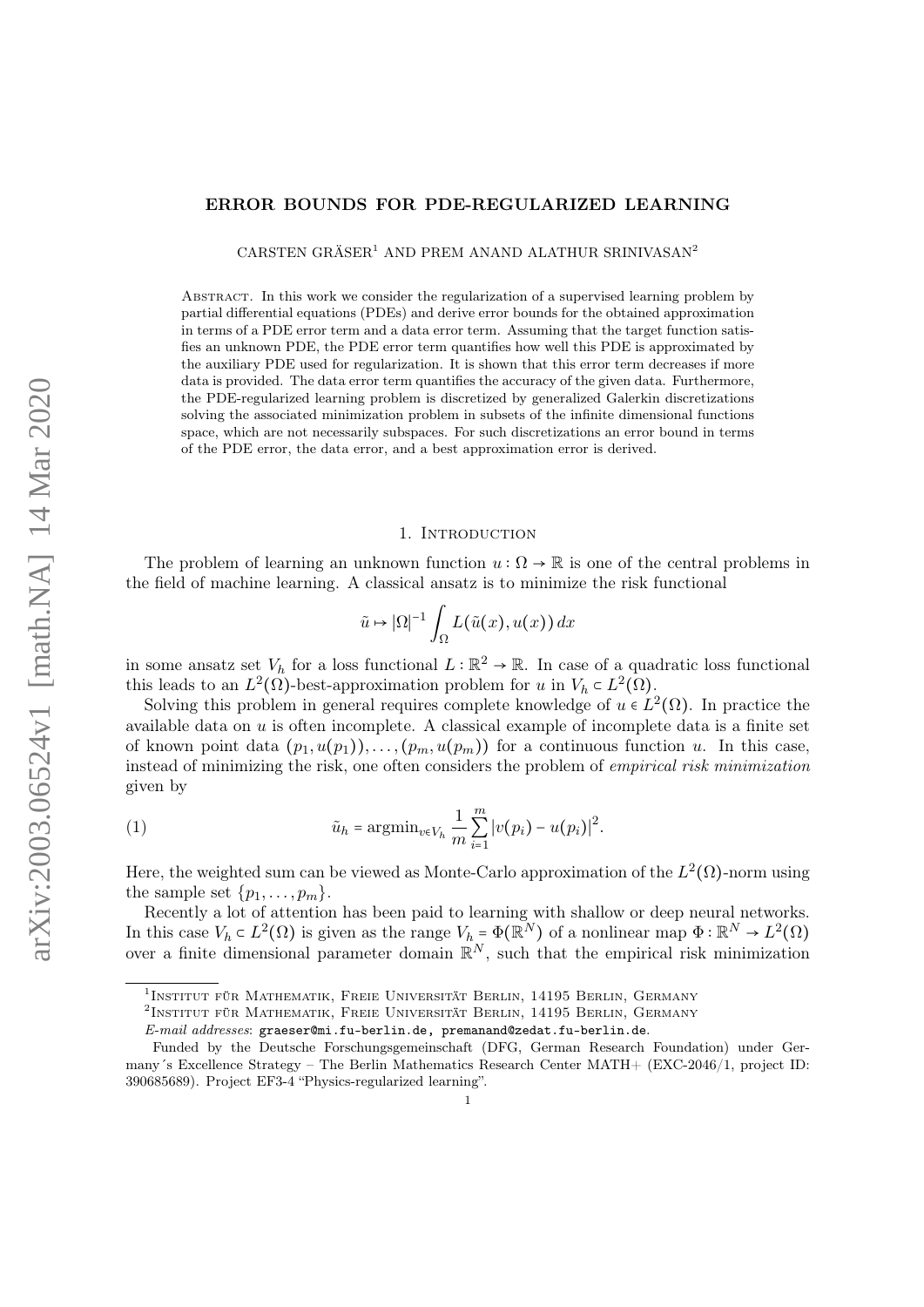problem in  $V_h$  can be written as

<span id="page-1-0"></span>(2) 
$$
W^* = \operatorname{argmin}_{W \in \mathbb{R}^N} \frac{1}{m} \sum_{i=1}^m |\Phi(W)(p_i) - u(p_i)|^2
$$

with  $\tilde{u}_h = \Phi(W^*)$ . The minimizer  $W^*$  is often approximated using stochastic gradient-type algorithms. While this approach has been used with reasonable success in practice, its theoretical understanding is still in its infancy. The central question is, if the total error, i.e. the difference  $\tilde{u}_h - u$  of the computed approximation and the target function can be controlled. When analyzing this error, several aspects have to be taken into account.

Learning: Here the question is if we can control the error made by the algebraic solution method, e.g. stochastic gradient descent. If the algebraic error  $W-W^*$  of a computed approximate parameter set  $W$  can be controlled, local Lipschitz continuity of the parametrization  $\Phi$  allows to control the induced error  $\Phi(W) - \Phi(W^*)$  of the associated functions. A major obstacle for an error analysis is, that the learning problem [\(2\)](#page-1-0) is in general nonconvex and may have multiple global or local minimizers, saddle points, or plateaus. One direction to target this problem is to characterize network architectures, where local optimality implies global optimality or at least plateaus (see, e.g., [\[11\]](#page-19-0), [\[27\]](#page-19-1) and the references therein). Another direction is to interpret a (stochastic) gradient flow for shallow neural networks as evolution of an interacting particle system which allows to relate long time limits (i.e. stationary points) and the many particle limit [\[25\]](#page-19-2). In the present paper we do not consider this aspect and concentrate on the analysis of global minimizers.

**Expressivity:** This centers around the question of how well  $u$  can be approximated in  $V<sub>h</sub>$ ? Starting from early results on universal approximation properties of neural networks (see, e.g. [\[5,](#page-19-3) [22\]](#page-19-4)) there was significant recent progress on deriving best approximation error and expressivity bounds for deep neural networks [\[1,](#page-18-0) [2,](#page-18-1) [7,](#page-19-5) [9,](#page-19-6) [10,](#page-19-7) [20,](#page-19-8) [21,](#page-19-9) [26,](#page-19-10) [28\]](#page-19-11). An additional question is, to which extend it is possible to realize the theoretically derived best approximation error by solving the learning problem. Despite its importance this question is largely unexplored which is rooted in the fact that it can hardly be answered due to ill-posedness in case of incomplete data. In the present paper we will address this question by regularizing the problem and proving discretization error bounds for the minimizer  $\tilde{u}_h$  in terms of the best approximation error for  $u$  in  $V_h$ .

Generalization: This addresses the question if the trained function generalizes from the training data to other input data. In mathematical terms this leads to the question of how well the computed function  $\tilde{u}_h$  can approximate u on  $\Omega$  given incomplete data at some points  $\{p_1,\ldots,p_m\}\subsetneq\Omega$ . This question is often discussed in a statistical setting considering the input data as randomly drawn samples. In the present paper we will take a deterministic perspective and are interested in error bounds for  $\tilde{u}_h - u$  in terms of the amount of provided data. Again such bounds can in general not be derived due to ill-posedness, which we will address by a regularization of the problem.

The fact that it is hard to derive error bounds—even for global minimizers of the learning problem—is deeply related to the fact that problem [\(1\)](#page-0-0) which only incorporates incomplete data is in general ill-posed leading to severe artifacts. For example, if the ansatz set  $V_h$  is 'large' in comparison to the available amount of data, one observes so called *overfitting*, where  $\tilde{u}$  matches u nicely in the points  $p_i$  but fails to provide a reasonable approximation in other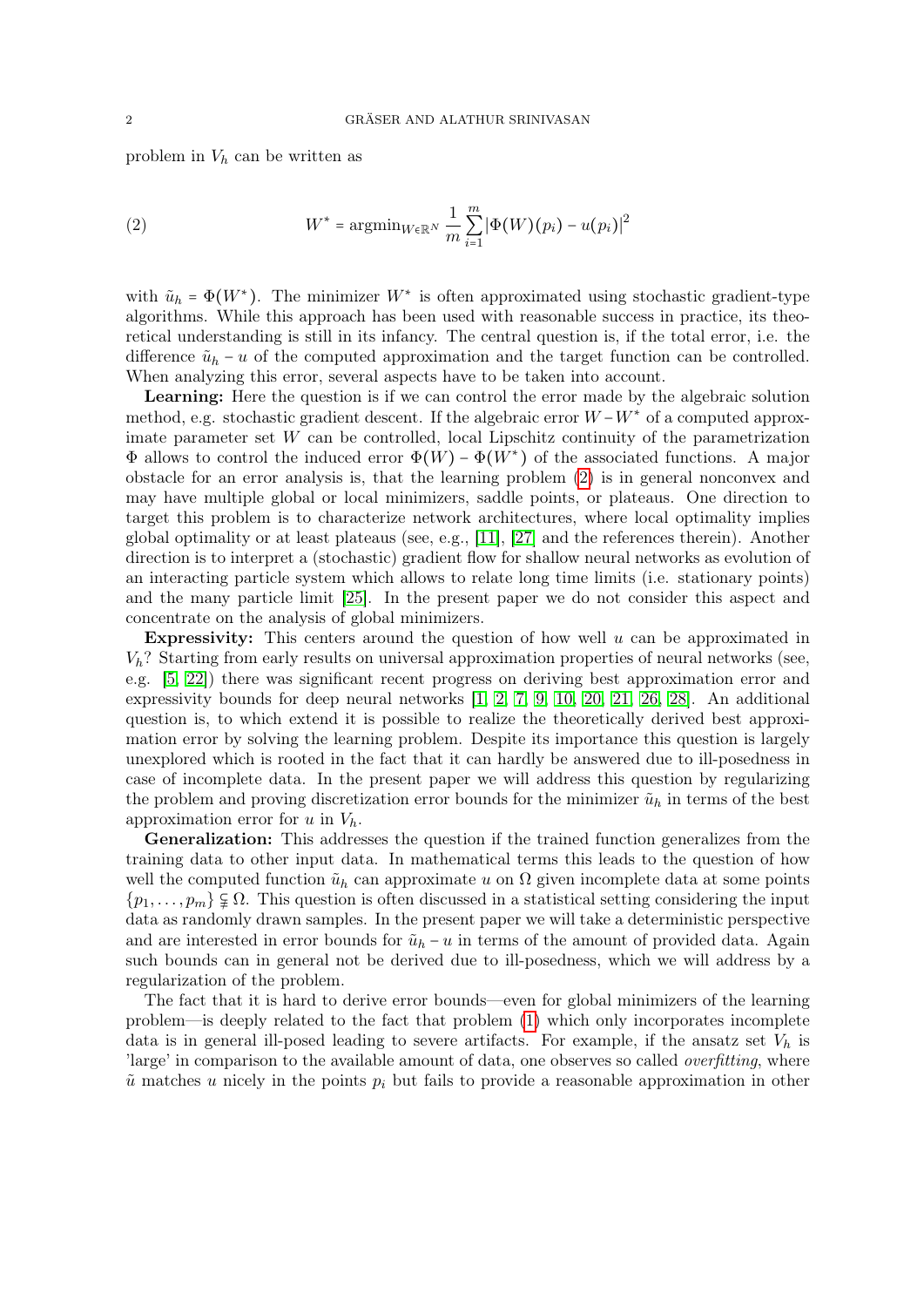parts of Ω. This is in fact a consequence of ill-posedness<sup>[1](#page-2-0)</sup>. A common technique to reduce such artifacts is to introduce regularization terms for  $W$ . However, it is unclear how the influence of such regularization on the error  $\Phi(W^*) - u = \tilde{u}_h - u$  with respect to the  $L^2(\Omega)$ -<br>norm sould be analyzed. Another aktuals in deriving error have a fan  $\tilde{v}$  and is that it is norm could be analyzed. Another obstacle in deriving error bounds for  $\tilde{u}_h - u$  is, that it is unclear, how to understand [\(1\)](#page-0-0) as discretization of a continuous problem and thus how such a discretization and the influence of incomplete data could be analyzed. In the present paper we target these questions by introducing regularizations of the learning problem by partial differential equations (PDEs). This is based on the assumption that additional knowledge on the process generating the data or at least on the smoothness of  $u$  is available. Using such regularizations we derive a framework which allows to prove error bounds for  $\tilde{u}_h - u$  that quantify the effect of incomplete data and relate the discretization error in nonlinear ansatz spaces (like neural networks) to their approximation properties.

Due to their approximation power, neural networks have already been proposed for the so-lution of partial different equations (PDEs). In [\[4\]](#page-19-12) the authors introduce the *deep Ritz* method which approximates the solution of a variational formulation of a PDE using discretization by deep neural networks. In contrast to [\(2\)](#page-1-0) this approach minimizes the Dirichlet energy associated to the PDE in the nonlinear neural network space using a simple penalty approach for essential boundary data. As a variant, it was proposed to minimize the consistent penalty formulation from Nitsche's method using a heuristic penalty parameter [\[17\]](#page-19-13). While error bounds for both methods are unknown so far a convergence result based on Γ-convergence was recently derived [\[18\]](#page-19-14). A different approach was taken in [\[23\]](#page-19-15), where the authors introduce so called physics informed neural networks (PINNs) which are trained using a collocation least squares functional. This ansatz is extended in [\[24\]](#page-19-16) where, additionally to the PDE, point data of the target function is incorporated. Replacing collocation by a least squares Petrov–Galerkin ansatz leads to the variational PINN approach considered in [\[14\]](#page-19-17). It has also been highlighted that a neural network ansatz is especially promising for high-dimensional PDEs [\[4,](#page-19-12) [12,](#page-19-18) [9,](#page-19-6) [17\]](#page-19-13). Other uses of neural networks in the context of PDEs e.g. include reduced basis methods for parametrized problems [\[16\]](#page-19-19).

**Our contribution:** In the present paper we will in general assume that  $u$  solves an elliptic PDE which is not known exactly. Since we cannot use the unknown exact PDE, an inexact auxiliary PDE is used to regularize the problem. Furthermore, to make the problem wellposed in a Lebesgue- and Sobolev-space setting, we first replace the point data  $u(p_i)$  by local averages  $f_{B_i} u \approx f(p_i)$  on sets  $B_i \subset \Omega$  with  $p_i \in B_i$  leading to the regularized learning problem

$$
\tilde{u} = \operatorname{argmin}_{v \in V} \frac{1}{2} \sum_{i=1}^{m} |B_i| \left| \int_{B_i} v - \int_{B_i} u \right|^2 + \delta \left( \frac{1}{2} \tilde{a}(v, v) - \tilde{\ell}(v) \right).
$$

Here,  $\frac{1}{2}\tilde{a}(v, v) - \tilde{\ell}(v)$  is the Dirichlet energy associated to the elliptic auxiliary PDE and  $\delta > 0$ is a regularization parameter that balances the data and PDE term. The main result of the paper is an error bound of the form

$$
\|\tilde{u} - u\|_{L^2(\Omega)} \leq CR^2 \mathbb{E}_{\text{pde}}.
$$

Here R is a constants that can be decreased by adding more data and  $\mathbb{E}_{pde}$  quantifies the error induced by using an inexact auxiliary PDE. Hence the accuracy of  $\tilde{u}$  can be improved by

<span id="page-2-0"></span><sup>&</sup>lt;sup>1</sup>This can be easily explained in the case of approximation by polynomials  $V_h = \mathcal{P}_n$  of degree n. If n =  $m-1$ , then the resulting  $\tilde{u}$  is exactly the interpolation polynomial which in general exhibits severe over- and undershoots. If  $n \geq m$  then there is no unique solution and one can add an oscillatory polynomial of degree n with arbitrary amplitude to the interpolation polynomial leading to uncontrollably large errors.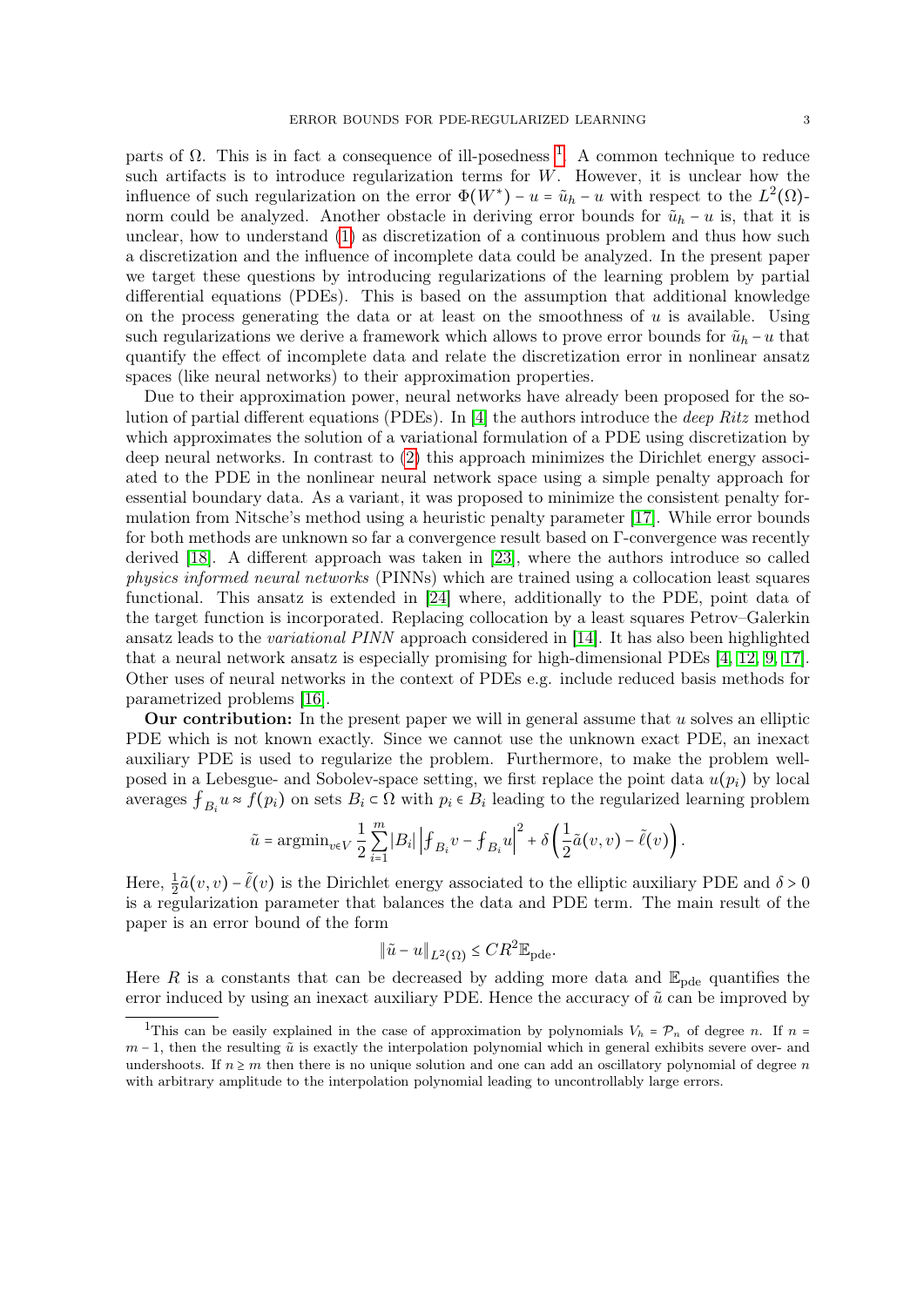either providing more data or by improving the exactness of the auxiliary PDE. In a second step we treat the case of given point values  $u(p_i)$  by considering  $u(p_i)$  as an inexact variant of  $f_{B_i}u$ . Assuming  $\lambda$ -Hölder-continuity of u we can control the additional error by an error bound

$$
\|\tilde{u} - u\|_{L^2(\Omega)} \le C R^2 \mathbb{E}_{\text{pde}} + Cr^{\lambda}
$$

where  $r$  can again be decreased by adding more data.

Finally, using a nonlinear Céa-Lemma, we derive a bound

$$
\|\tilde{u}_h - u\|_{L^2(\Omega)} \le C R^2 \mathbb{E}_{\text{pde}} + C r^{\lambda} + C \inf_{v \in V_h} \left( R \|\nabla (v - u)\|_{L^2(\Omega)} + \|v - u\|_{L^2(\Omega)} \right)
$$

for the case of a generalized Galerkin discretization where  $\tilde{u}_h$  is computed by minimizing in a subset  $V_h$  of V. A variant for inexact minimizers is also presented. Since the result allows for non-subspace subsets  $V_h \subset V$ , it is in principle applicable to nonlinear approximation schemes like neural networks. Inserting known approximation error bounds (e.g. from [\[10\]](#page-19-7)) on the right hand side, this leads to a discretization error bound for neural network discretizations under the assumption that a global minimizer can be computed, or, that the algebraic energy error can be controlled. While the latter can in general not be guaranteed, the derived results open a new perspective for an error analysis of neural networks. For example, the same arguments can be used to provide a-priori error bounds for the deep Ritz method [\[4\]](#page-19-12) for Neumann problems with exact (or controlled inexact) global minimizers which allows to quantify recent convergence results [\[18\]](#page-19-14).

The paper is organized as follows: First the PDE-regularized learning problem is introduced and its well-posedness is discussed in Section [2.](#page-3-0) Then an  $L^2(\Omega)$  error bound for  $\tilde{u}-u$  is derived in Section [3](#page-6-0) in the infinite dimensional case. This section also discussed the quasi-optimality of the derived error bound for a pure data fitting problem without a-priori knowledge on the PDE. The generalized Galerkin discretization in subsets  $V_h$  is introduced and analyzed in Section [4.](#page-12-0) Finally, the theoretical findings are illustrated by numerical experiments with finite element and neural network discretizations in Section [5.](#page-15-0)

### 2. Problem setting

<span id="page-3-0"></span>2.1. Exact and inexact auxiliary PDEs. We are interested in approximating a function  $u : \Omega \to \mathbb{R}$  on a bounded domain  $\Omega \subset \mathbb{R}^d$  with Lipschitz boundary. Throughout the paper we make the assumption that  $u$  solves an elliptic partial differential equation (PDE) given in terms of a variational equation

<span id="page-3-1"></span>(3) 
$$
u \in V: \qquad a(u,v) = \ell(v) \qquad \forall v \in V
$$

for a closed subspace  $V \subset H^1(\Omega)$  with  $H_0^1(\Omega) \subset V$ , a symmetric bilinear form

$$
a(w,v) \coloneqq \int_{\Omega} \alpha(x) \nabla w(x) \cdot \nabla v(x) + \sigma(x) w(x) v(x) dx
$$

with uniformly bounded coefficient functions  $\alpha : \Omega \to \mathbb{R}$  and  $\sigma : \Omega \to \mathbb{R}$ ,

$$
0 < \alpha_{\min} \le \alpha(x) \le \alpha_{\max} < \infty, \qquad 0 \le \sigma(x) \le \|\sigma\|_{L^{\infty}(\Omega)} < \infty
$$

and  $\ell \in V^*$  given by

$$
\ell(v) \coloneqq \int_{\Omega} f(x) \, dx
$$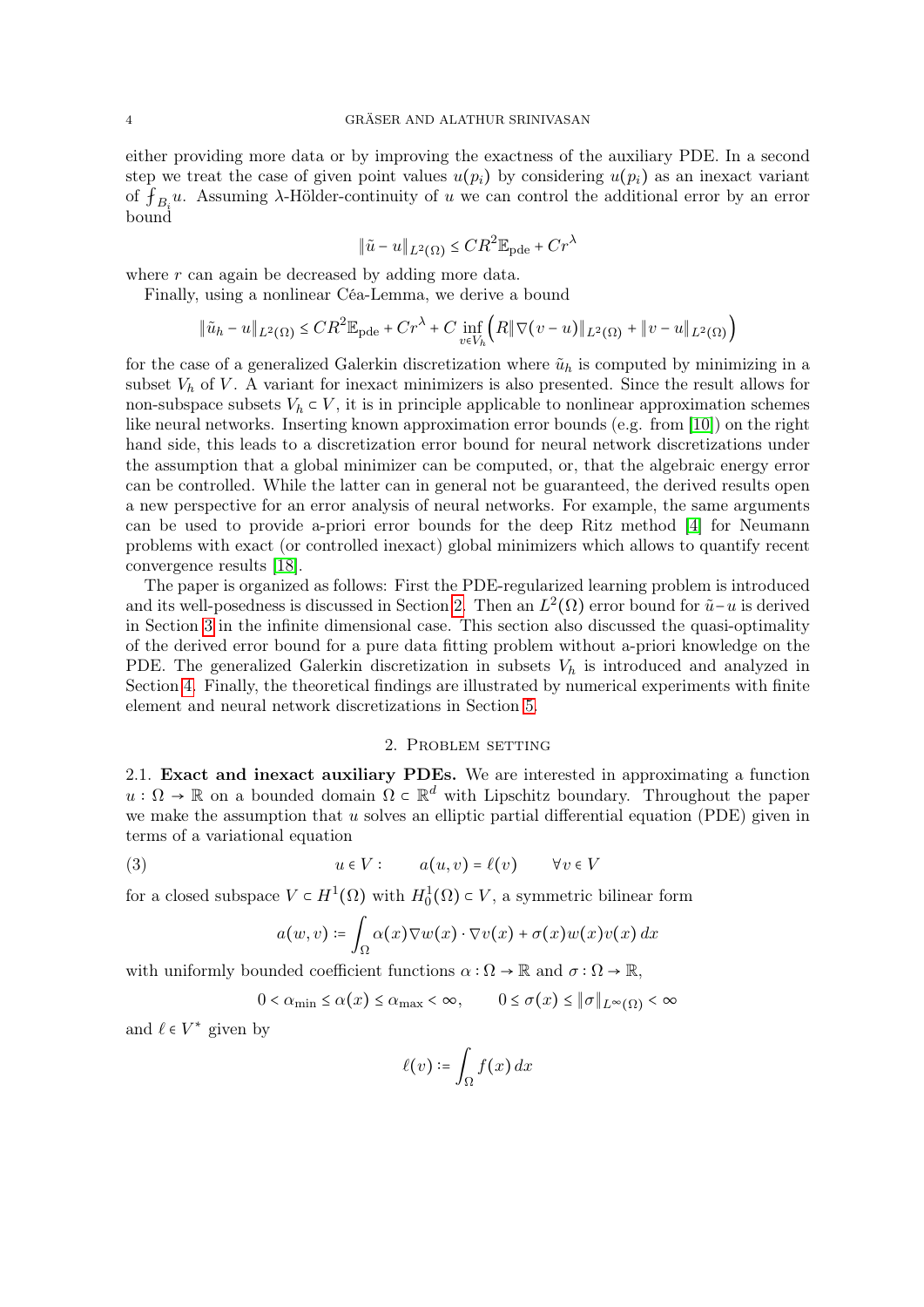for some  $f \in L^2(\Omega)$ . The subspace V is chosen such that  $a(\cdot, \cdot)$  is coercive on V. Then [\(3\)](#page-3-1) has a unique solution  $u \in V$  by the Lax–Milgram theorem.

The basic assumption we will make is, that the PDE is not known exactly, that is, the exact functions  $\alpha, \sigma, \ell$  are unknown. Instead we will consider an inexact auxiliary PDE induced by a guess for  $\alpha$ ,  $\sigma$ , and f. The auxiliary PDE is given in terms a bilinear form

$$
\tilde{a}(w,v) \coloneqq \int_{\Omega} \tilde{\alpha}(x) \nabla w(x) \cdot \nabla v(x) + \tilde{\sigma}(x) w(x) v(x) dx
$$

with uniformly bounded coefficient functions  $\tilde{\alpha} : \Omega \to \mathbb{R}$  and  $\tilde{\sigma} : \Omega \to \mathbb{R}$ ,

$$
0 < \tilde{\alpha}_{\min} \le \tilde{\alpha}(x) \le \tilde{\alpha}_{\max} < \infty, \qquad 0 \le \tilde{\sigma}(x) \le \|\tilde{\sigma}\|_{L^{\infty}(\Omega)} < \infty
$$

and a functional  $\tilde{\ell} \in V^*$  given by

$$
\tilde{\ell}(v) \coloneqq \int_{\Omega} \tilde{f}(x) \, dx
$$

for some  $\tilde{f} \in L^2(\Omega)$ .

2.2. PDE-regularized learning problem. To compute  $\tilde{u}$  we will not just solve  $\tilde{a}(\tilde{u}, \cdot) - \tilde{\ell} = 0$ but combine this PDE with the given (possibly inexact) local data on u. To this end we assume that the data is given in terms of local average values of u on open, nonempty subsets  $B_i \subset \Omega$ for  $i = 1, \ldots, m$ . We will also assume that the sets  $B_i$  can be extended to form a covering of  $\Omega$  in the sense that for each  $B_i$  there is a convex set  $K_i$  with Lipschitz boundary and  $B_i \subset K_i$ such that

$$
\Omega \subset \bigcup_{i=1}^m \overline{K_i}.
$$

The maximal overlap and the maximal diameter of the families  $(B_i)$  and  $(K_i)$  given by

$$
M \coloneqq \max_{x \in \Omega} |\{i \mid x \in K_i\}|, \qquad r \coloneqq \max_{i=1,\dots,m} \text{diam}(B_i), \qquad R \coloneqq \max_{i=1,\dots,m} \text{diam}(K_i)
$$

will be used to quantify errors later on.

In the following we will use the notation  $f_U v = |U|^{-1} \int_U v(x) dx$  for the average of v over a bounded set U. Using a regularization parameter  $\delta > 0$  we define define the augmented auxiliary forms

$$
\tilde{c}(w,v) \coloneqq \tilde{a}(w,v) + \delta^{-1}b(w,v), \qquad \tilde{r}(v) \coloneqq \tilde{\ell}(v) + \delta^{-1}\tilde{b(u,v)}.
$$

with the bilinear form  $b(\cdot, \cdot)$  and the possibly inexact data term  $\widetilde{b(u, \cdot)} \approx b(u, \cdot)$  given by

<span id="page-4-1"></span>(4) 
$$
b(w,v) \coloneqq \sum_{i=1}^{m} |B_i| f_{B_i} w f_{B_i} v, \qquad \widetilde{b(u,v)} \coloneqq \sum_{i=1}^{m} b_i |B_i| f_{B_i} v.
$$

This data term can be viewed as an approximation of  $b(u, v)$  which becomes exact for  $b_i = \int_{B_i} u$ . Using this notation we introduce the PDE-regularized learning problem

<span id="page-4-0"></span>(5) 
$$
\tilde{u} = \operatorname{argmin}_{v \in V} \tilde{J}(v),
$$

for the functional

<span id="page-4-2"></span>(6) 
$$
\tilde{J}(v) \coloneqq \frac{1}{2}\tilde{c}(v,v) - \tilde{r}(v) = \frac{1}{2}\sum_{i=1}^{m}|B_i|\left|f_{B_i}v - b_i\right|^2 + \delta\left(\frac{1}{2}\tilde{a}(v,v) - \tilde{l}(v)\right) + \text{const.}
$$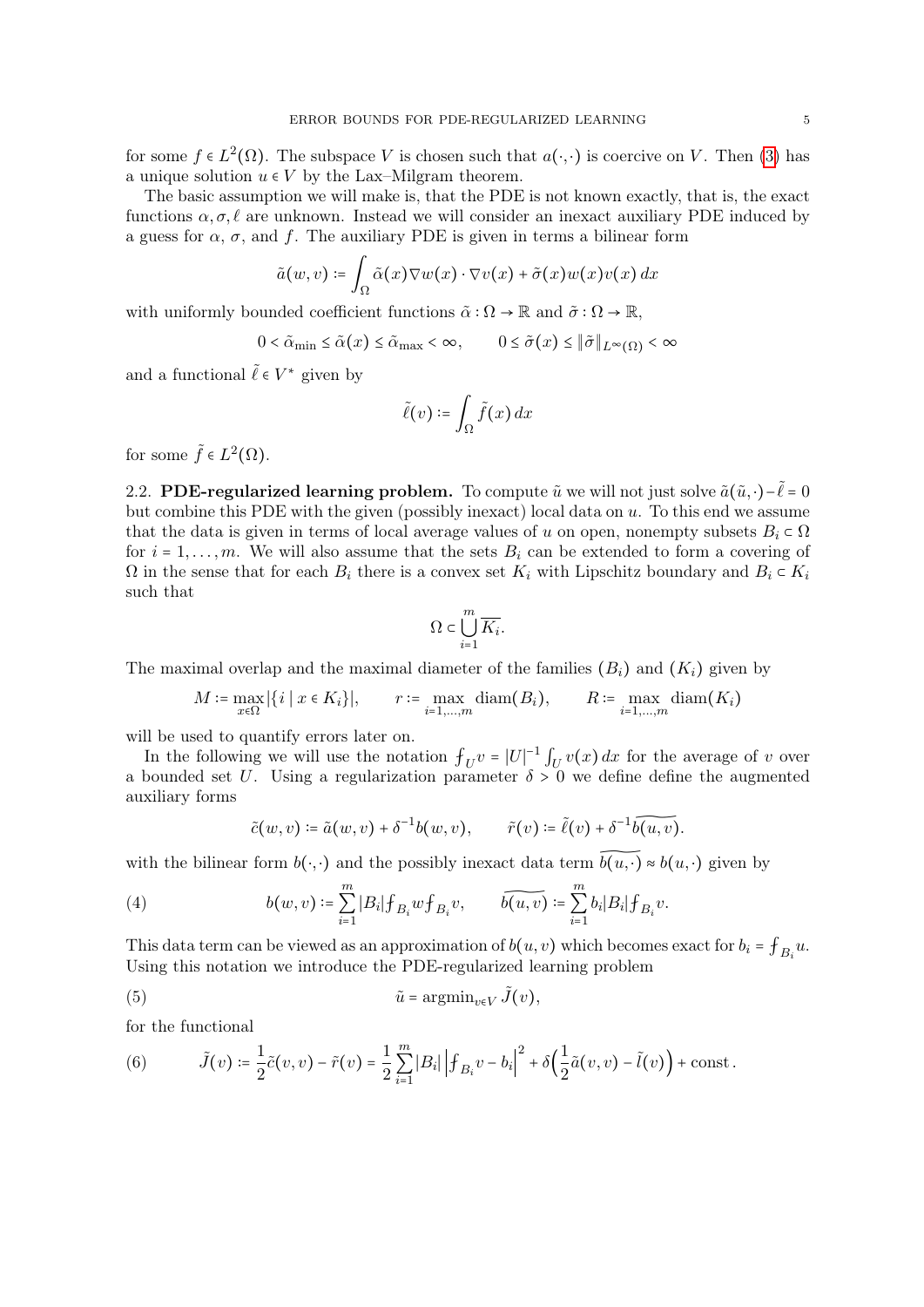Using standard arguments we see, that this quadratic minimization problem is equivalent to

<span id="page-5-0"></span>(7)  $\tilde{u} \in V: \qquad \tilde{c}(\tilde{u}, v) = \tilde{r}(v) \qquad \forall v \in V.$ 

Analogously to [\(7\)](#page-5-0) we can define the augmented exact problem

<span id="page-5-1"></span>(8) 
$$
u \in V: \qquad c(u,v) = r(v) \qquad \forall v \in V
$$

for the exact augmented forms

$$
c(w, v) \coloneqq a(w, v) + \delta^{-1}b(w, v), \qquad r(v) \coloneqq \ell(v) + \delta^{-1}b(u, v).
$$

It is straight forward to show that [\(8\)](#page-5-1) is equivalent to [\(3\)](#page-3-1).

2.3. Well-posedness by PDE-based regularization. We now discuss well-posedness of the PDE-regularized learning problem. For convenience we will denote the semi-norm  $v \mapsto$  $d(v, v)^{\frac{1}{2}}$  induced by a symmetric, positive semi-definite, bilinear form  $d(\cdot, \cdot)$  by  $\|\cdot\|_d = d(\cdot, \cdot)^{\frac{1}{2}}$ . Using this notation it is clear that

$$
\| \cdot \|_{\tilde{c}}^2 = \| \cdot \|_{\tilde{a}}^2 + \delta^{-1} \| \cdot \|_{b}^2, \qquad \| \cdot \|_{c}^2 = \| \cdot \|_{a}^2 + \delta^{-1} \| \cdot \|_{b}^2.
$$

The following lemma shows that the weighting of the terms in  $b(\cdot, \cdot)$  is natural in the sense that it guarantee that  $\|\cdot\|_b$  scales like  $\|\cdot\|_{L^2(\Omega)}$ .

<span id="page-5-2"></span>**Lemma 1.** The bilinear form  $b(\cdot, \cdot)$  is  $L^2(\Omega)$ -continuous with

$$
b(w, v) \le M \|w\|_{L^2(\Omega)} \|v\|_{L^2(\Omega)}, \qquad \|v\|_b^2 \le M \|v\|_{L^2(\Omega)}^2, \qquad \forall w, v \in L^2(\Omega).
$$

*Proof.* Let  $v, w \in L^2(\Omega)$ . We first note that the Cauchy–Schwarz inequality gives

(9) 
$$
\mathcal{f}_{B_i} v \leq |B_i|^{-1} \|v\|_{L^2(B_i)} \|1\|_{L^2(B_i)} = |B_i|^{-1/2} \|v\|_{L^2(B_i)}.
$$

Using this estimate and the Cauchy–Schwarz inequality in  $\mathbb{R}^m$  we get

$$
b(w,v) \leq \sum_{i=1}^{m} \|w\|_{L^{2}(B_{i})} \|v\|_{L^{2}(B_{i})} \leq \left(\sum_{i=1}^{m} \|w\|_{L^{2}(B_{i})}^{2}\right)^{1/2} \left(\sum_{i=1}^{m} \|v\|_{L^{2}(B_{i})}^{2}\right)^{1/2} \leq M \|w\|_{L^{2}(\Omega)} \|v\|_{L^{2}(\Omega)}.
$$

Despite this upper bound, a pure data fitting problem

$$
\mathrm{min}_{v\in L^{2}(\Omega)}\frac{1}{2}\sum_{i=1}^{m}\left|B_{i}\right|\left|f_{B_{i}}v-b_{i}\right|^{2}=\mathrm{min}_{v\in L^{2}(\Omega)}\frac{1}{2}\left\Vert v\right\Vert _{b}^{2}-\widetilde{b(u,v)}+\mathrm{const}
$$

is in general ill-posed, since  $b(\cdot, \cdot)$  is not coercive, or, equivalently,  $\|\cdot\|_b$  cannot be bounded from below by  $\|\cdot\|_{L^2(\Omega)}$ . Due to the finite rank m of  $b(\cdot, \cdot)$ , the same is true whenever minimization is considered in a space with dimension larger then  $m$ . Thanks to the PDE-regularization, the situation is different for the PDE-regularized problem [\(5\)](#page-4-0).

<span id="page-5-3"></span>Proposition 1. The PDE-regularized problem [\(5\)](#page-4-0) or, equivalently, [\(7\)](#page-5-0) has a unique solution  $\tilde{u} \in V$  which depends Lipschitz-continuously on the provided data  $b_1, \ldots, b_m$ .

*Proof.* By the lower bound on  $\tilde{\alpha}$  we obtain

$$
\|\nabla v\|_{L^2(\Omega)}^2 \le \tilde{\alpha}_{\min}^{-1} \|v\|_{\tilde{c}}^2 \qquad \forall v \in V.
$$

Furthermore  $b(\cdot, \cdot)$  is coercive on the space of constant functions. Hence coercivity of  $\tilde{c}$  on  $H^1(\Omega)$  follows from the Poincaré inequality (see [\[6,](#page-19-20) Proposition 2]). Furthermore the upper bounds on  $\tilde{\alpha}$  and  $\tilde{\sigma}$  and Lemma [1](#page-5-2) imply continuity and thus ellipticity of  $\tilde{c}(\cdot, \cdot)$  on V. Finally,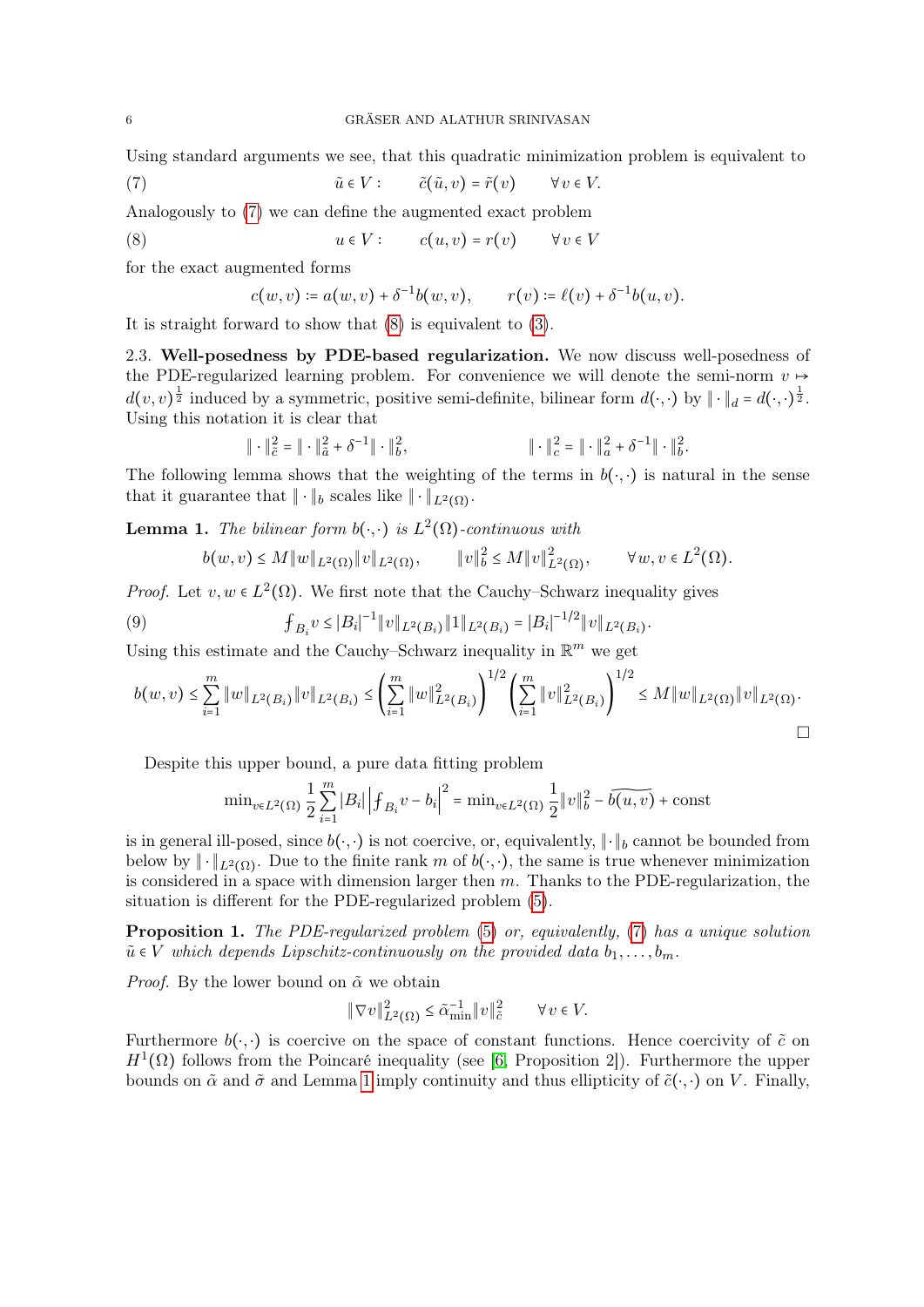we get continuity of  $\widetilde{b(u, \cdot)}$  and thus  $\widetilde{r}(\cdot)$  similar to the proof of Lemma [1](#page-5-2) such that the Lax– Milgram theorem guarantees existence of a unique solution  $\tilde{u} \in V$  of [\(7\)](#page-5-0). Lipschitz continuous dependency on  $b_1$  follows from standard arguments for linear elliptic problems  $\Box$ dependency on  $b_1, \ldots, b_m$  follows from standard arguments for linear elliptic problems.

# 3. Error bounds for PDE-regularized learning

<span id="page-6-0"></span>3.1. Localized Poincaré inequality and improved  $L^2(\Omega)$ -coercivity. A central ingredient in the error estimates shown later is the  $L^2(\Omega)$ -coercivity of  $\tilde{c}(\cdot, \cdot)$ . In the proof of Proposition [1](#page-5-3) we have seen, that  $\tilde{c}(\cdot, \cdot)$  inherits coercivity with respect to the  $H^1(\Omega)$ - and  $L^2(\Omega)$ -norm from  $\tilde{a}(\cdot,\cdot)$ . However, the coercivity constants are independent of the data term. In this section we will show an improved  $L^2(\Omega)$ -coercivity by applying localized Poincaré estimates. First we remind the classical Poincaré inequality on convex domains.

<span id="page-6-1"></span>**Lemma 2.** Let  $U \subset \mathbb{R}^d$  be a convex, open, non-empty, bounded domain and  $v \in H^1(U)$ . Then  $||v - f_U v||_{L^2(U)} \leq C_U ||\nabla v||_{L^2(U)}$ 

with Poincaré constant  $C_U = \frac{\text{diam}(U)}{\pi}$  $\frac{\Pi(U)}{\pi}$ .

In fact the constant  $C_U$  given here is the best possible one depending only on the domain diameter. A proof can be found in [\[19\]](#page-19-21). As a direct consequence we get the following estimate.

<span id="page-6-2"></span>**Lemma 3.** Let  $U \subset \mathbb{R}^d$  be a convex, open, non-empty, bounded domain and  $v \in H^1(U)$ . Then

$$
||v||_{L^{2}(U)}^{2} \leq C_{U}^{2} ||\nabla v||_{L^{2}(U)}^{2} + ||f_{U}v||_{L^{2}(U)}^{2} = C_{U}^{2} ||\nabla v||_{L^{2}(U)}^{2} + |U| (f_{U}v)^{2}
$$

with Poincaré constant  $C_U = \frac{\text{diam}(U)}{\pi}$  $\frac{\operatorname{m}(U)}{\pi}$ .

*Proof.* Using the  $L^2(U)$ -orthogonality  $v - f_U v$  and  $f_U v$  and Lemma [2](#page-6-1) we get

$$
||v||_{L^{2}(U)}^{2} = ||v - f_{U}v||_{L^{2}(U)}^{2} + ||f_{U}v||_{L^{2}(U)}^{2} \leq C_{U}^{2} ||\nabla v||_{L^{2}(U)}^{2} + |U| (f_{U}v)^{2}.
$$

It is also possible to get bounds involving just averages over subsets, at the price of an additional constant. An abstract prove has been given in [\[6\]](#page-19-20). Since we are interested in the resulting constants we will give an explicit proof here.

<span id="page-6-3"></span>**Lemma 4.** Let  $U \subset \mathbb{R}^d$  be a convex, open, non-empty, bounded domain,  $W \subset U$  with  $|W| > 0$ ,  $t > 0$ , and  $v \in H^1(U)$ . Then

$$
||v||_{L^{2}(U)}^{2} \leq C_{U}^{2} \left(1 + (1+t) \frac{|U|}{|W|}\right) ||\nabla v||_{L^{2}(U)}^{2} + (1+t^{-1})|U| \left(f_{W} v\right)^{2}
$$

with Poincaré constant  $C_U = \frac{\text{diam}(U)}{\pi}$  $\frac{m(U)}{\pi}$  and especially (using  $t = 1$ )

$$
||v||_{L^{2}(U)}^{2} \leq 3 \frac{|U|}{|W|} \Big(C_{U}^{2} ||\nabla v||_{L^{2}(U)}^{2} + |W| \Big(f_{W} v \Big)^{2} \Big).
$$

Proof. Applying Lemma [3](#page-6-2) on U we get

$$
||v||_{L^{2}(U)}^{2} \leq C_{U}^{2} ||\nabla v||_{L^{2}(U)}^{2} + ||v_{U}||_{L^{2}(U)}^{2}
$$

where we used the notation  $v_U = f_U v$ . Utilizing the inequality

$$
\langle a, a \rangle = \langle a - b, a - b \rangle + 2\langle b, a - b \rangle + \langle b, b \rangle \le (1 + t^{-1})\langle b, b \rangle + (1 + t)\langle b - a, b - a \rangle
$$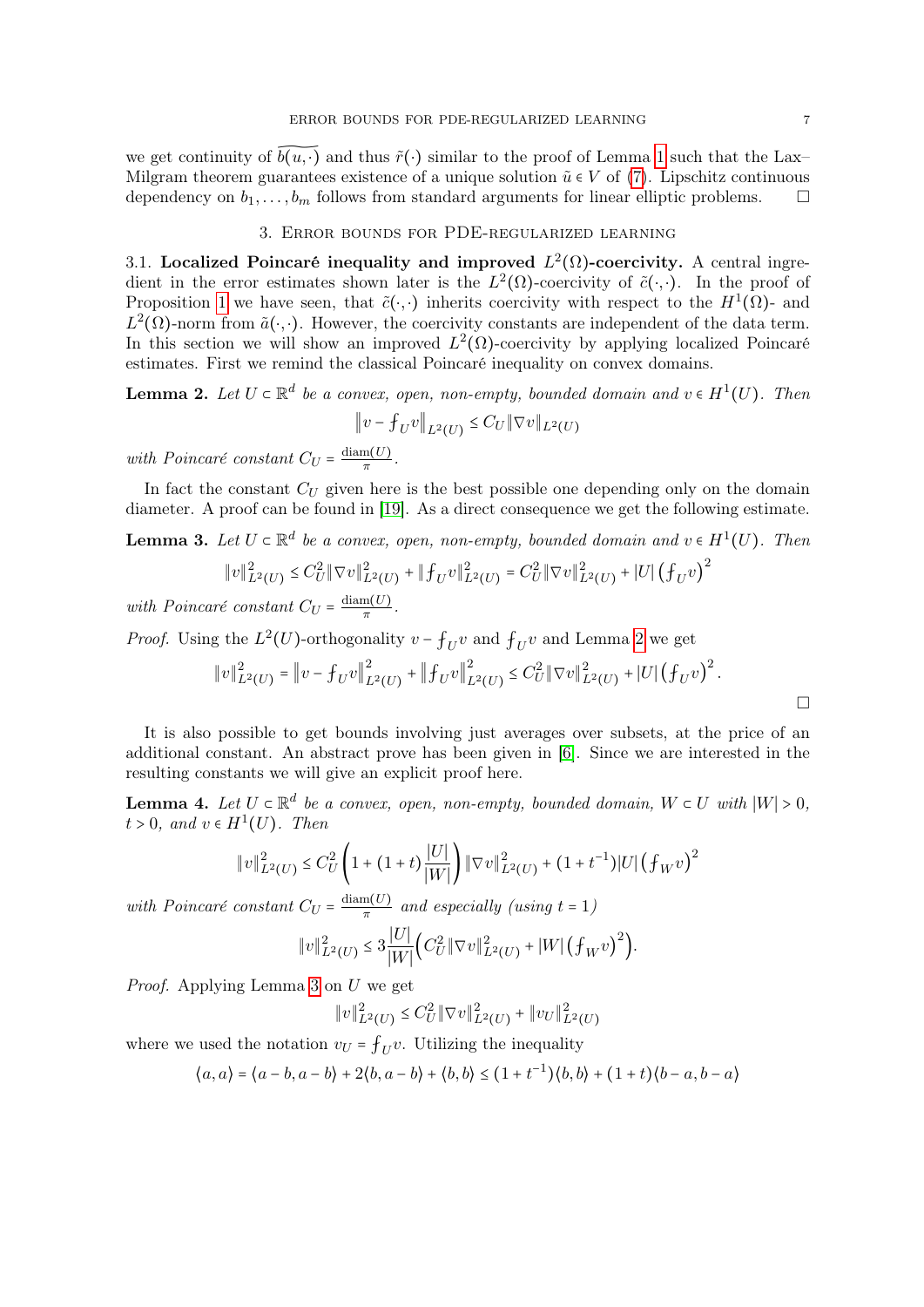for the symmetric positive semi-definite bilinear form  $\langle \cdot, \cdot \rangle = f_W(\cdot) f_W(\cdot)$  we get

$$
||v_U||_{L^2(U)}^2 = |U| \left( f_W v_U \right)^2 \le |U| \left( (1+t^{-1}) \left( f_W v \right)^2 + (1+t) \left( f_W (v-v_U) \right)^2 \right)
$$
  

$$
\le |U| \left( (1+t^{-1}) \left( f_W v \right)^2 + (1+t) |W|^{-1} ||v-v_U||_{L^2(W)}^2 \right)
$$
  

$$
\le |U| (1+t^{-1}) \left( f_W v \right)^2 + (1+t) \frac{|U|}{|W|} ||v-v_U||_{L^2(U)}^2.
$$

Finally we get the assertion by using Lemma [2.](#page-6-1)  $\Box$ 

Note that using the optimal value for t the constant 3 can be slightly improved to  $1 + \varphi < 3$ with the golden ratio  $\varphi = \frac{1}{2}$ <br>Nort we apply Lamma  $\frac{1}{2}(1+\sqrt{5}).$ 

Next we apply Lemma [3](#page-6-2) and Lemma [4](#page-6-3) locally to show a data dependent global Poincaré type estimate. To unify both estimates we encode the maximal mismatch of  $B_i$  and  $K_i$  in terms of the constant

$$
\eta \coloneqq \begin{cases} 1 & \text{if } B_i = K_i \quad \forall i, \\ 3 \max_{i=1,\dots,m} \frac{|K_i|}{|B_i|}. & \text{else.} \end{cases}
$$

<span id="page-7-0"></span>**Lemma 5.** Using the constants  $M, R, \eta$  defined above it holds for  $v \in H^1(\Omega)$ 

$$
||v||_{L^{2}(\Omega)}^{2} \leq \eta \left( \frac{R^{2}M}{\pi^{2}} ||\nabla v||_{L^{2}(\Omega)}^{2} + b(v,v) \right).
$$

*Proof.* Let  $v \in H^1(\Omega)$ . Then we also have  $v \in H^1(B_i)$  for  $i = 1, ..., m$ . Applying either Lemma [3](#page-6-2) (if  $\eta = 1$ ) or Lemma [4](#page-6-3) (if  $\eta > 1$ ) on each  $B_i$  we get

$$
||v||_{L^{2}(\Omega)}^{2} \leq \sum_{i=1}^{m} ||v||_{L^{2}(B_{i})}^{2} \leq \eta \sum_{i=1}^{m} \left( \frac{\text{diam}(K_{i})^{2}}{\pi^{2}} ||\nabla v||_{L^{2}(K_{i})}^{2} + |B_{i}|\left(f_{B_{i}}v\right)^{2}\right)
$$

$$
\leq \eta \left( \sum_{i=1}^{m} \frac{R^{2}}{\pi^{2}} ||\nabla v||_{L^{2}(B_{i})}^{2} + b(v,v) \right).
$$

Using the fact that each part of  $\Omega$  is a most covered M-times by the sets  $B_i$  we get the assertion.

The right hand side in the estimate of Lemma [5](#page-7-0) almost coincides with  $\tilde{c}(v, v)$ . The following lemma balances the constants to finally derive an  $L^2(\Omega)$ -coercivity of  $\tilde{c}(\cdot, \cdot)$ .

<span id="page-7-1"></span>**Lemma 6.** For any  $v \in H^1(\Omega)$  it holds that

$$
\|v\|_{L^2(\Omega)}^2\leq \Gamma \|v\|_{\tilde{c}}^2,\qquad \Gamma\coloneqq \eta \max\left\{\frac{R^2M}{\pi^2\tilde{\alpha}_{\min}},\delta\right\}.
$$

*Proof.* Using Lemma [5,](#page-7-0) positive definiteness of  $\|\sqrt{\tilde{\sigma}} \cdot \|_{L^2(\Omega)}^2$ , and  $\Gamma \delta^{-1} \ge \eta$  we get

$$
\|v\|_{L^2(\Omega)}^2 \leq \eta \frac{R^2 M}{\pi^2 \tilde{\alpha}_{\min}} \|v\|_{\tilde{a}}^2 + \eta \|v\|_b^2 \leq \eta \frac{R^2 M}{\pi^2 \tilde{\alpha}_{\min}} \|v\|_{\tilde{a}}^2 + \Gamma \delta^{-1} \|v\|_b^2 \leq \Gamma \|v\|_{\tilde{c}}^2.
$$

 $\Box$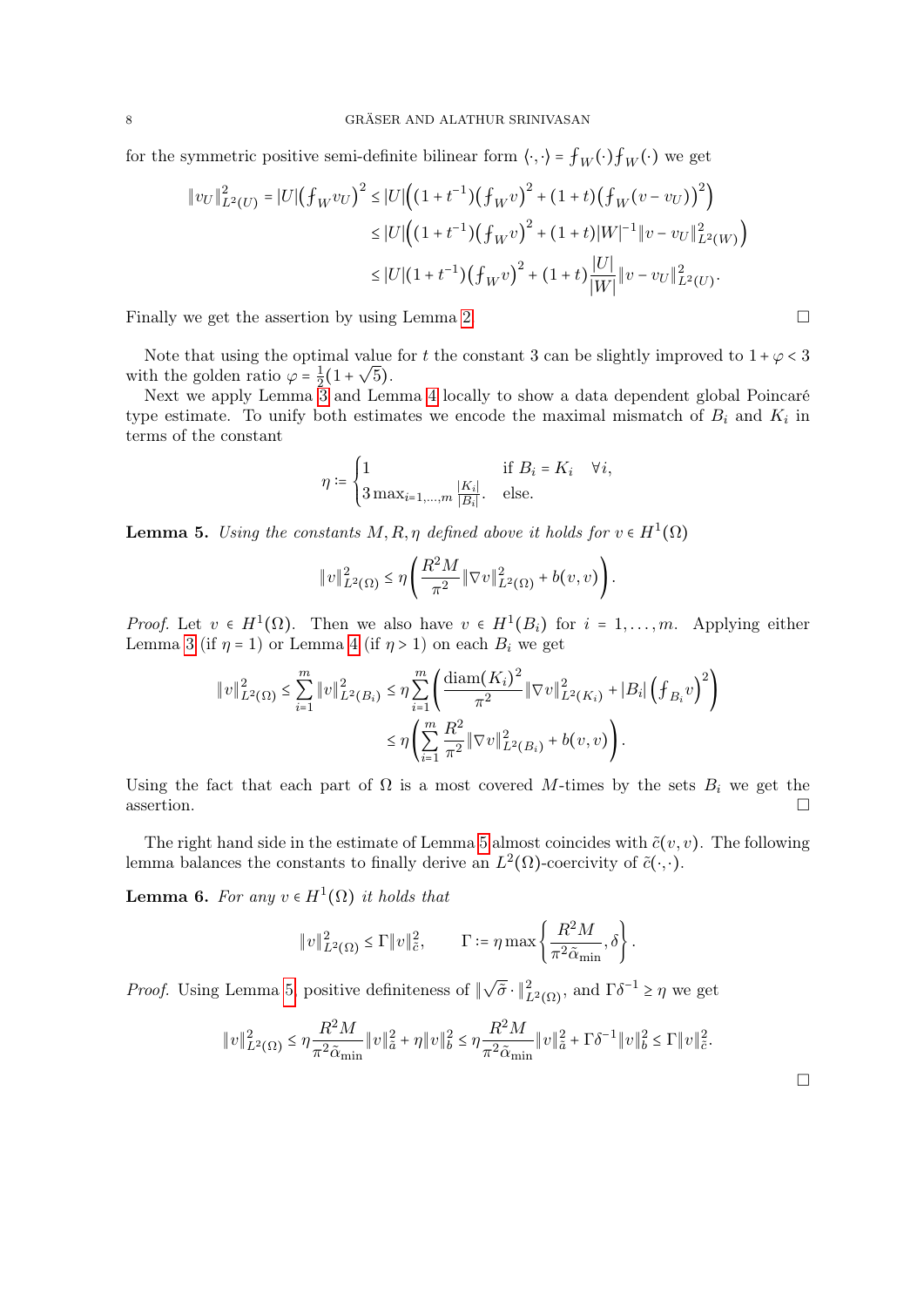In the following the relation of  $\delta$  and the constant from Lemma [5](#page-7-0) will play a crucial role. In the simplest case we would have

<span id="page-8-4"></span>
$$
\delta = \frac{R^2 M}{\pi^2 \tilde{\alpha}_{\min}},
$$

such that the constant in Lemma [6](#page-7-1) reduces to  $\Gamma = \eta \delta$ . Since this constant may not be known exactly we quantify the relation by assuming that

<span id="page-8-0"></span>(11) 
$$
\delta \in \left[\theta \frac{R^2 M}{\pi^2 \tilde{\alpha}_{\min}}, \theta^{-1} \frac{R^2 M}{\pi^2 \tilde{\alpha}_{\min}}\right]
$$

for  $\theta \in (0, 1]$ . Note that by  $\delta \in (0, \infty)$  such a  $\theta = (0, 1)$  does always exist. Using this assumption we obtain the following bounds on Γ

<span id="page-8-3"></span>(12) 
$$
\Gamma \leq \eta \theta^{-1} \frac{R^2 M}{\pi^2 \tilde{\alpha}_{\min}}, \qquad \Gamma \leq \eta \theta^{-1} \delta.
$$

3.2. **Error analysis.** Now we show an estimate for the error  $u - \tilde{u}$  in the  $L^2(\Omega)$ -norm.

<span id="page-8-5"></span>**Theorem 1.** Let u and  $\tilde{u}$  be the solutions of [\(3\)](#page-3-1) and [\(7\)](#page-5-0), respectively. Furthermore assume that  $\tilde{\ell} - \tilde{a}(u, \cdot) \in L^2(\Omega)$ . Then we have with  $\Gamma$  from Lemma [6](#page-7-1)

<span id="page-8-1"></span>(13) 
$$
\|\tilde{u} - u\|_{L^2(\Omega)} \le \sqrt{\Gamma} \|\tilde{u} - u\|_{\tilde{c}} \le \Gamma \Big( \mathbb{E}_{\text{pde}} + \delta^{-1} \mathbb{E}_{\text{data}} \Big)
$$

and, using  $\theta$  from [\(11\)](#page-8-0),

<span id="page-8-2"></span>(14) 
$$
\|\tilde{u} - u\|_{L^2(\Omega)} \le \sqrt{\Gamma} \|\tilde{u} - u\|_{\tilde{c}} \le \eta \theta^{-1} \left( \frac{R^2 M}{\pi^2 \tilde{\alpha}_{\min}} \mathbb{E}_{\text{pde}} + \mathbb{E}_{\text{data}} \right)
$$

with the PDE and data error terms

$$
\mathbb{E}_{\text{pde}} \coloneqq \| \tilde{\ell} - \tilde{a}(u, \cdot) \|_{L^2(\Omega)}, \qquad \qquad \mathbb{E}_{\text{data}} \coloneqq \| \widetilde{b(u, \cdot)} - b(u, \cdot) \|_{L^2(\Omega)}.
$$

*Proof.* Testing [\(7\)](#page-5-0) with  $\tilde{u} - u$  and subtracting  $\tilde{c}(u, \tilde{u} - u)$  yields

$$
\|\tilde{u} - u\|_{\tilde{c}}^2 = \tilde{r}(\tilde{u} - u) - \tilde{c}(u, \tilde{u} - u)
$$
  
\n
$$
= (\tilde{\ell} - \tilde{a}(u, \cdot))(\tilde{u} - u) + \delta^{-1}(\overline{b(u, \cdot)} - b(u, \cdot))(\tilde{u} - u)
$$
  
\n
$$
\leq (\|\tilde{\ell} - \tilde{a}(u, \cdot)\|_{L^2(\Omega)} + \delta^{-1} \|\overline{b(u, \cdot)} - b(u, \cdot)\|_{L^2(\Omega)}) \|\tilde{u} - u\|_{L^2(\Omega)}
$$
  
\n
$$
\leq (\|\tilde{\ell} - \tilde{a}(u, \cdot)\|_{L^2(\Omega)} + \delta^{-1} \|\overline{b(u, \cdot)} - b(u, \cdot)\|_{L^2(\Omega)}) \sqrt{\Gamma} \|\tilde{u} - u\|_{\tilde{c}}
$$

where we used the  $L^2(\Omega)$ -coercivity from Lemma [6](#page-7-1) for the last estimate. Dividing by  $\|\tilde{u}-u\|_{\tilde{c}}$ and using Lemma [6](#page-7-1) again to bound the left hand side, we obtain [\(13\)](#page-8-1). Estimate [\(14\)](#page-8-2) is obtained by using the bounds on  $\Gamma$  from [\(12\)](#page-8-3).

It should be noted that the residual  $\tilde{\ell}$  –  $\tilde{a}(u, \cdot)$  is zero if the PDE is exact. Hence  $\mathbb{E}_{\text{pde}}$ quantifies the error induced by the inexact PDE. If the data points provide a more fine grained covering of  $\Omega$ , then R is decreased. In this sense, the PDE error can be reduced by adding more data. On the other hand simply adding more data cannot cure the data error Edata made by using inexact data.

The estimate also indicates that the PDE and data term should be balanced appropriately: In order minimize the constant  $\Gamma$  in front of the PDE error term,  $\delta$  should be sufficiently small, while it should be sufficiently large in order minimize the constant  $\Gamma \delta^{-1}$  in front of the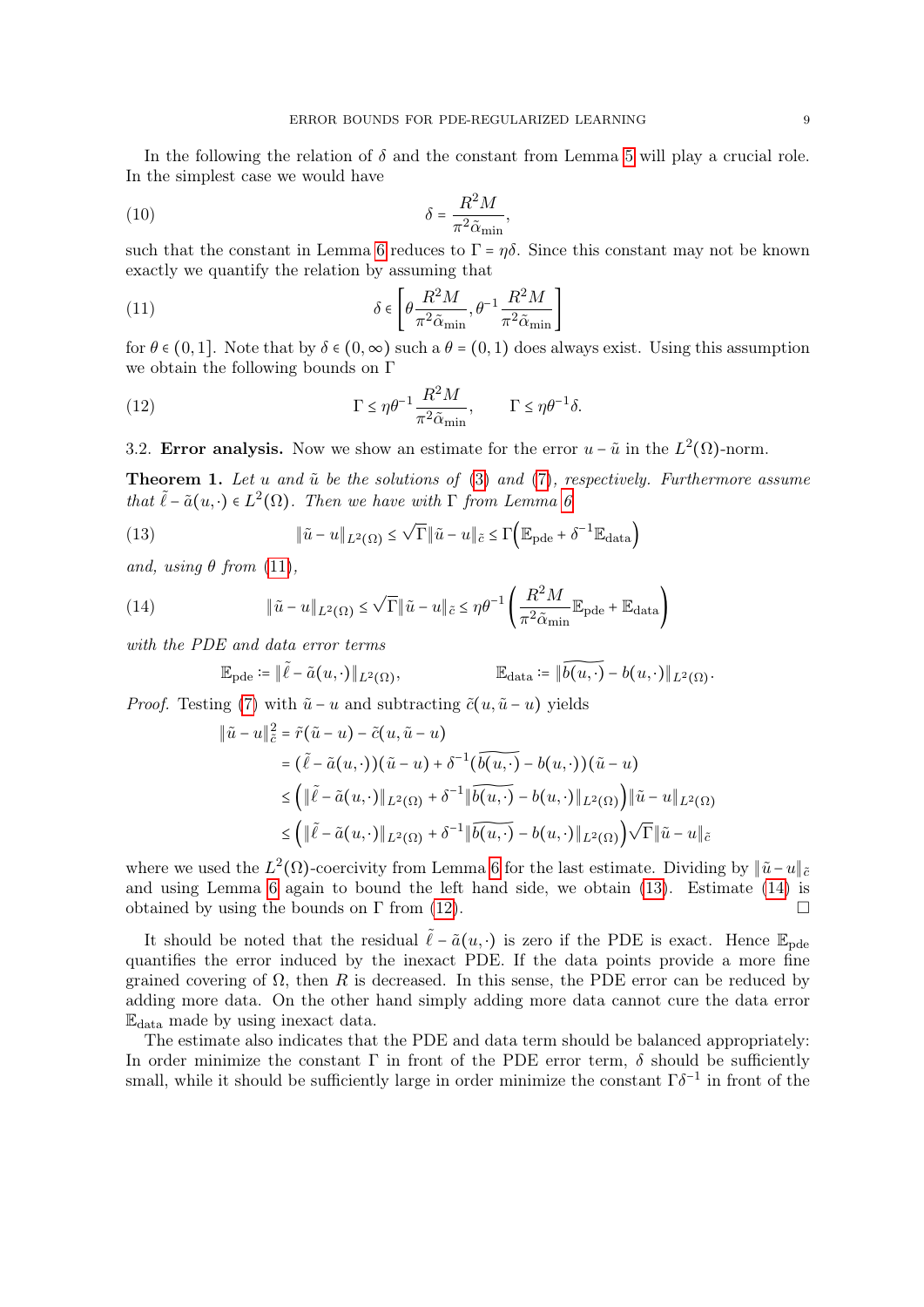data error term. Since the estimate [\(14\)](#page-8-2) bounds both constants in terms of  $\theta^{-1}$  the optimal choice of  $\delta$  is [\(10\)](#page-8-4) which leads to  $\theta = 1$ . This motivates the following definition which allows to characterize the involved constants. It has to be understood in the sense that the data term and selected parameter are part of a sequence of problems.

<span id="page-9-1"></span>**Definition 1.** Problem [\(7\)](#page-5-0) is called non-degenerate if the decomposition used in the data term is non-degenerate in the sense that  $\eta, M \in O(1)$ . It is called well-balanced if  $\delta$  is selected such that there is a  $\theta \in (0,1)$  according to [\(11\)](#page-8-0) with  $\theta^{-1} \in O(1)$ .

The following corollary summarizes the result for a non-degenerate and well-balanced problem.

**Corollary 1.** Let u and  $\tilde{u}$  be the solutions of [\(3\)](#page-3-1) and [\(7\)](#page-5-0), respectively. Furthermore assume that  $\tilde{\ell} - \tilde{a}(u, \cdot) \in L^2(\Omega)$  and that the problem is non-degenerate and well-balanced. Then

$$
\|\tilde{u} - u\|_{L^2(\Omega)} \leq CR^2 \mathbb{E}_{\text{pde}} + C \mathbb{E}_{\text{data}}.
$$

Next we will discuss the PDE error term.

**Remark 1.** Under assumptions on the smoothness of  $\partial\Omega$ , u, and  $\tilde{\alpha} - \alpha$  it can be shown, that  $\tilde{\ell}$  –  $\tilde{a}(u, \cdot) \in L^2(\Omega)$  and furthermore that this term can be bounded with respect to  $\tilde{\alpha}$  –  $\alpha$ . To show this we first note that for all  $v \in V$  we have

$$
\begin{aligned} |\tilde{\ell}(v) - \tilde{a}(u, v)| &= |\tilde{\ell}(v) - (\ell(v) - a(u, v)) - \tilde{a}(u, v)| \\ &\leq \left( \|\tilde{\ell} - \ell\|_{L^2(\Omega)} + \|\tilde{\sigma} - \sigma\|_{L^\infty(\Omega)} \|u\|_{L^2(\Omega)} \right) \|v\|_{L^2(\Omega)} + \left| \int_{\Omega} (\tilde{\alpha} - \alpha) \nabla u \cdot \nabla v \, dx \right|. \end{aligned}
$$

To estimate the last term we note that for  $H_0^1(\Omega) \subset V \subset H^1(\Omega)$ , problem [\(3\)](#page-3-1) corresponds to a mined hourdow unlus make with mixed boundary value problem with

$$
u = 0 \text{ on } (\partial \Omega)_D, \qquad \frac{\partial u}{\partial \nu} = 0 \text{ on } (\partial \Omega)_N
$$

for a decomposition  $\partial\Omega = (\partial\Omega)_D \cup (\partial\Omega)_N$ . For sufficiently smooth  $\partial\Omega$  we then have

<span id="page-9-0"></span>(15) 
$$
\left(\frac{\partial u}{\partial \nu}v\right)|_{\partial \Omega} = 0 \qquad \forall v \in V.
$$

Now, assuming that  $\tilde{\alpha} - \alpha \in W^{1,\infty}(\Omega)$  and  $u \in H^2(\Omega)$  we get

$$
\left| \int_{\Omega} (\tilde{\alpha} - \alpha) \nabla u \cdot \nabla v \, dx \right| = \left| - \int_{\Omega} \text{div} \left( (\tilde{\alpha} - \alpha) \nabla u \right) v \, dx + \int_{\partial \Omega} (\tilde{\alpha} - \alpha) \left( \frac{\partial u}{\partial \nu} v \right) ds \right|
$$
  
\n
$$
= \left| \int_{\Omega} \left( (\tilde{\alpha} - \alpha) \Delta u + \nabla (\tilde{\alpha} - \alpha) \cdot \nabla u \right) v \, dx \right|
$$
  
\n
$$
\leq \left( \| \tilde{\alpha} - \alpha \|_{L^{\infty}(\Omega)} \| \Delta u \|_{L^{2}(\Omega)} + \| \nabla \tilde{\alpha} - \nabla \alpha \|_{L^{\infty}(\Omega)} \| \nabla u \|_{L^{2}(\Omega)} \right) \| v \|_{L^{2}(\Omega)}
$$
  
\n
$$
\leq \| \tilde{\alpha} - \alpha \|_{W^{1,\infty}(\Omega)} \| u \|_{H^{2}(\Omega)} \| v \|_{L^{2}(\Omega)} \qquad \forall v \in V.
$$

Hence we have shown the PDE error bound

$$
\mathbb{E}_{\mathrm{pde}} = \|\tilde{\ell} - \tilde{a}(u,\cdot)\|_{L^2(\Omega)} \le \|\tilde{\ell} - \ell\|_{L^2(\Omega)} + \|\tilde{\alpha} - \alpha\|_{W^{1,\infty}(\Omega)} \|u\|_{H^2(\Omega)} + \|\tilde{\sigma} - \sigma\|_{L^\infty(\Omega)} \|u\|_{L^2(\Omega)}.
$$

**Remark 2.** It can also be shown, that such a bound on  $\|a(u, \cdot) - \tilde{a}(u, \cdot)\|_{L^2(\Omega)}$  does in general not exist if  $\tilde{\alpha}$  –  $\alpha$  is not sufficiently smooth—regardless of the smoothness of u. To see this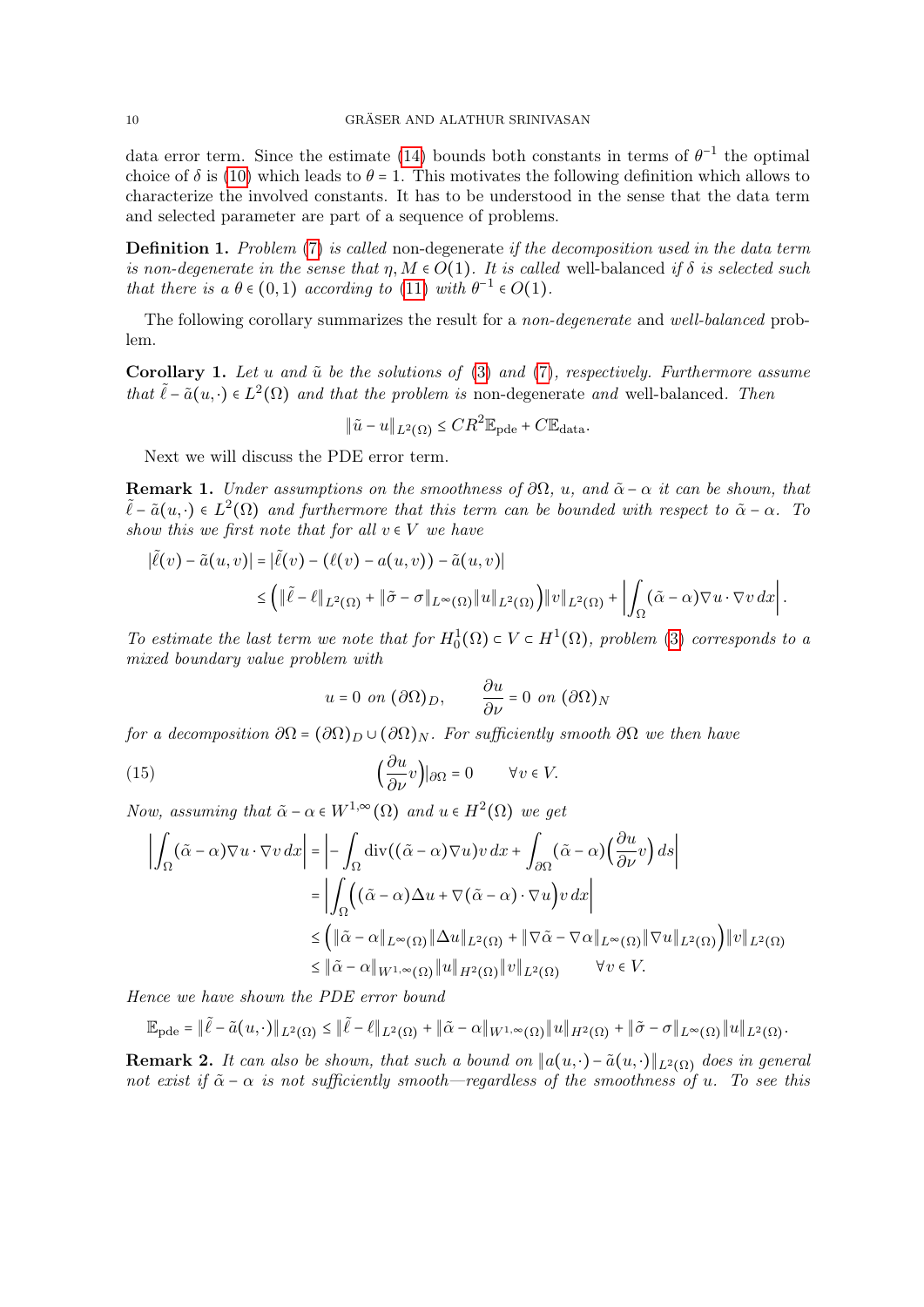let  $\Omega = (-1,1)$ ,  $(\tilde{\alpha} - \alpha)(x) = \beta(x) = -\text{sgn}(x) \in L^{\infty}(\Omega)$ , and  $u \in C^{\infty}([-1,1])$  such that  $u|_{[-0.5,0.5]}(x) = x$ . Now let  $v_{\varepsilon}(x) = \max\{0, 1 - \varepsilon^{-1}|x|\}$  for  $\varepsilon < 0.5$ . Then

$$
\int_{\Omega} \beta \nabla u \cdot \nabla v_{\varepsilon} \, dx = \int_{[-\varepsilon,\varepsilon]} (-\operatorname{sgn}(x)) (-\operatorname{sgn}(x)\varepsilon^{-1}) \, dx = 2
$$

while  $||v_{\varepsilon}||_{L^2(\Omega)} \to 0$  for  $\varepsilon \to 0$ .

Finally, we will provide an error bound for the data error term  $\mathbb{E}_{data}$  in the special case of point-wise approximations

<span id="page-10-0"></span>
$$
(16) \t\t b_i = u(p_i) \approx f_{B_i} u
$$

for points  $p_i \in B_i$ . To make sense of this expression, we need at least  $u \in C(\Omega)$ . However, to derive an arror bound in terms of diam(B) we will also need to relate  $u(x)$ ,  $u(x)$  to  $x$ ,  $x$ derive an error bound in terms of diam( $B_i$ ) we will also need to relate  $u(p_i) - u(x)$  to  $p_i - x$ for points  $x \in B_i$ , independently of  $p_i$ . Hence we need to make additions assumptions on the regularity of u.

**Proposition 2.** Assume  $u \in C^{0,\lambda}(\overline{\Omega})$  for  $\lambda \in (0,1]$ , i.e. u is  $\lambda$ -Hölder continuous or Lipschitz continuous (for  $\lambda = 1$ ) and that the data  $\widetilde{b(u, \cdot)}$  is given by [\(4\)](#page-4-1) with [\(16\)](#page-10-0). Then we can bound the data error term  $\mathbb{E}_{data}$  according to

$$
\mathbb{E}_{\text{data}} = \|\widehat{b(u, \cdot)} - b(u, \cdot)\|_{L^2(\Omega)} \le \|u\|_{C^{0,\lambda}(\overline{\Omega})} M |\Omega|^{1/2} r^{\lambda}.
$$

*Proof.* Let  $v \in L^2(\Omega)$  and  $i = 1, ..., m$ . Then

$$
|b_i - f_{B_i} u| = |B_i|^{-1} \left| \int_{B_i} u(p_i) - u(x) \, dx \right| \leq \|u\|_{C^{0,\lambda}(B_i)} \operatorname{diam}(B_i)^\lambda \leq \|u\|_{C^{0,\lambda}(\overline{\Omega})} r^\lambda.
$$

Using this estimate and proceeding as in the proof of Lemma [1](#page-5-2) we get

$$
|\widetilde{b(u,v)} - b(u,v)| = \left| \sum_{i=1}^{m} (b_i - f_{B_i} u) |B_i| f_{B_i} v \right|
$$
  
\$\leq \|u\|\_{C^{0,\lambda}(\overline{\Omega})} r^{\lambda} \sum\_{i=1}^{m} |B\_i| |f\_{B\_i} 1 f\_{B\_i} v| \leq \|u\|\_{C^{0,\lambda}(\overline{\Omega})} r^{\lambda} M |\Omega|^{1/2} ||v||\_{L^1(\Omega)}.\$

Now we summarize the results including the estimates for the PDE and data error terms.

<span id="page-10-1"></span>**Corollary 2.** Let u and  $\tilde{u}$  be the solutions of [\(3\)](#page-3-1) and [\(7\)](#page-5-0), respectively. Furthermore assume that

- $\bullet$  the problem is non-degenerate and well-balanced,
- the data  $\overline{b(u, \cdot)}$  is given by [\(4\)](#page-4-1) and [\(16\)](#page-10-0),
- the exact and inexact coefficients satisfy  $\tilde{\alpha} \alpha \in W^{1,\infty}(\Omega)$ ,
- $\partial\Omega$  is smooth enough such that [\(15\)](#page-9-0) holds true,
- the solution satisfies  $u \in H^2(\Omega) \cap C^{0,\lambda}(\overline{\Omega})$  for  $\lambda \in (0,1]$ .

Then

$$
\|\tilde{u}-u\|_{L^2(\Omega)} \leq CR^2 \big( \|\tilde{\ell}-\ell\|_{L^2(\Omega)} + \|\tilde{\sigma}-\sigma\|_{L^\infty(\Omega)} + \|\tilde{\alpha}-\alpha\|_{W^{1,\infty}(\Omega)} \big) + Cr^{\lambda}.
$$

 $\Box$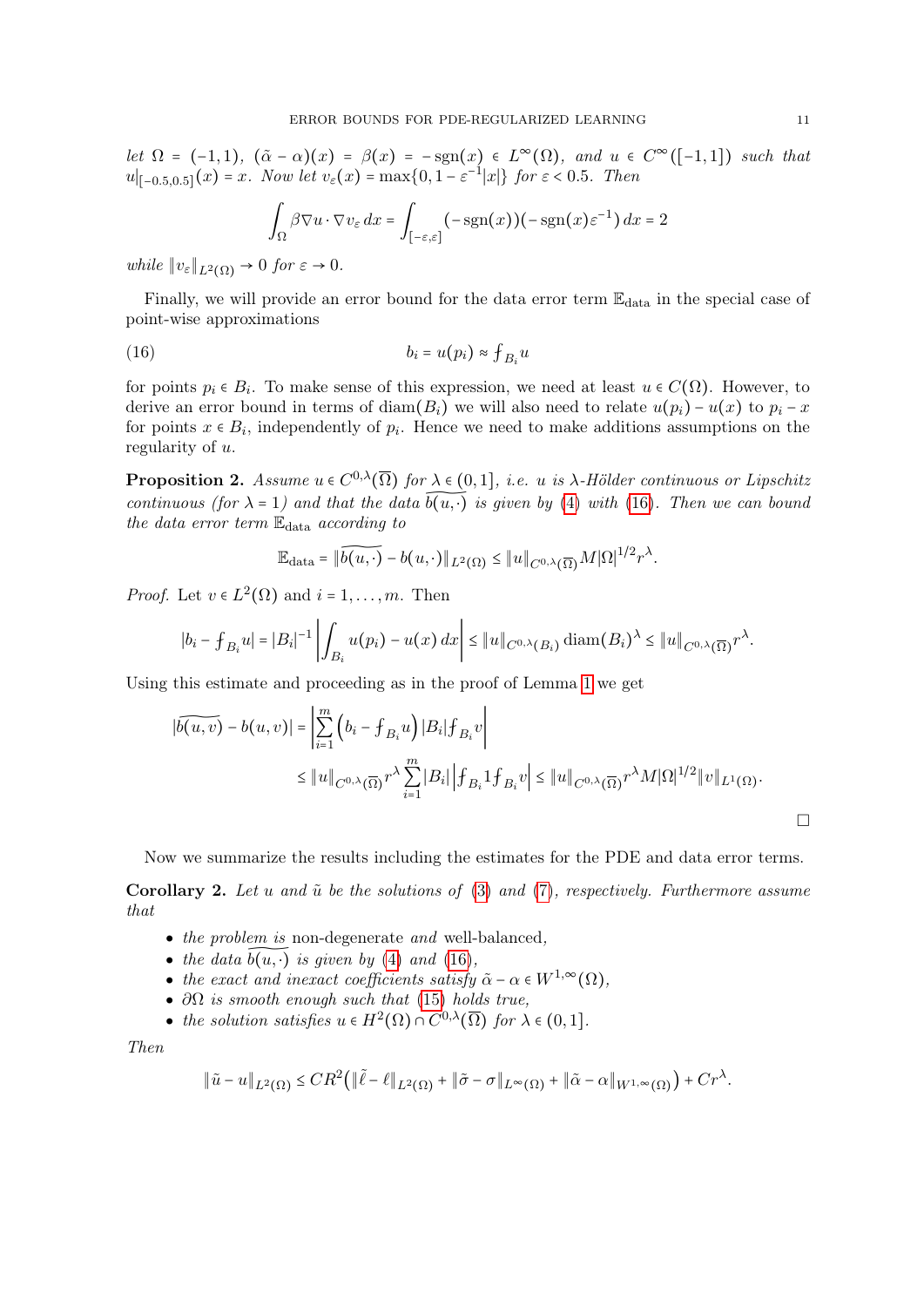3.3. Pure data fitting. As a special case of the setting outlined above, one can consider the pure data fitting problem, where nothing is known about the partial differential equation satisfied by u. In this case, one could consider using only the data in terms of a least squares ansatz

(17) 
$$
\tilde{u} \in V: \qquad \|\tilde{u} - u\|_b^2 \le \|v - u\|_b^2 \qquad \forall v \in V,
$$

or, equivalently,

$$
\tilde{u} \in V: \qquad b(\tilde{u}, v) = b(u, v) \qquad \forall v \in V.
$$

Due to the finite rank of  $b(\cdot, \cdot)$  this problem is in general under determined and thus ill-posed. As a remedy, this can be considered in a finite dimensional subspace or submanifold  $V<sub>h</sub>$  of V only, which may lead to a well-posed problem. However, this comes at the price, that the behavior of the fitted solution is largely determined by  $V_h$ .

As a simple example consider  $V = H^1([0,1])$  and  $V_h = \mathcal{P}_{m-1}$ . Then, for small sets  $B_i$ , the problem essentially reduces to interpolation problem in  $\mathcal{P}_{m-1}$  which may lead to uncontrollably large errors.

To overcome the ill-posedness in a controllable way, we introduce the regularized problem

<span id="page-11-0"></span>(18) 
$$
\tilde{u} \in V: \qquad \|\nabla \tilde{u}\|_{L^2(\Omega)}^2 + \delta^{-1} \|\tilde{u} - u\|_b^2 \le \|\nabla v\|_{L^2(\Omega)}^2 + \delta^{-1} \|v - u\|_b^2 \qquad \forall v \in V.
$$

Noting that this takes the form of [\(7\)](#page-5-0) with  $\tilde{\alpha} = 1$  and  $\tilde{f} = 0$  and exact data  $\widetilde{b(u, \cdot)} = b(u, \cdot)$  we can utilize Theorem [1](#page-8-5) to get an error estimate.

<span id="page-11-1"></span>**Theorem 2.** Assume that  $V \subset H_0^1(\Omega)$ ,  $u \in V \cap H^2(\Omega)$  and let  $\tilde{u}$  be the solution of [\(7\)](#page-5-0) with  $\tilde{\alpha} = 1$  and  $\tilde{f} = 0$ . Then

(19) 
$$
\|\tilde{u} - u\|_{L^2(\Omega)} \le \eta \theta^{-1} \frac{R^2 M}{\pi^2} \|\Delta u\|_{L^2(\Omega)} + \eta \theta^{-1} \|\widetilde{b(u, \cdot)} - b(u, \cdot)\|_{L^2(\Omega)}.
$$

*Proof.* We only need to note that  $u \in H^2(\Omega)$  solves the PDE [\(3\)](#page-3-1) with  $f = -\Delta u \in L^2(\Omega)$  and  $\alpha = 1$  $\alpha = 1$ . Then Theorem 1 provides the error estimate with  $\tilde{\ell} - \tilde{a}(u, \cdot) = 0 - a(u, \cdot) = -f = \Delta u$ .  $\Box$ 

In the case of exact data  $\widetilde{b(u, \cdot)} = b(u, \cdot)$  in [\(18\)](#page-11-0) the estimate reduces to

$$
\|\tilde{u}-u\|_{L^2(\Omega)} \le \eta \theta^{-1} \frac{R^2 M}{\pi^2} \|\Delta u\|_{L^2(\Omega)}.
$$

It can also be shown that the result is quasi-optimal in a certain sense. To illustrate this, we investigate the question of how well we can approximate u only from the given data  $f_{B_i}u$ ,  $i = 1 \ldots, m$  and the known regularity  $u \in H_0^1(\Omega)$ . Unfortunately, there is an infinite dimensional affine subspace

$$
V_b = \Big\{ v \in H_0^1(\Omega) \mid f_{B_i} v = f_{B_i} u, i = 1, \dots, b \Big\}.
$$

All functions in this space provide a perfect fit to the data and cannot be distinguished in terms of the available information. Hence the best we can afford in view of the regularity  $u \in H_0^1(\Omega)$  is to compute a norm minimizing approximation in  $V_b$ , i.e.

$$
u_{\text{opt}} = \operatorname{argmin}_{v \in V_b} \|\nabla v\|_{L^2(\Omega)}^2
$$

.

Using the orthogonality

$$
(\nabla u_{\text{opt}}, \nabla (u_{\text{opt}} - v)) = 0 \qquad \forall v \in V_b
$$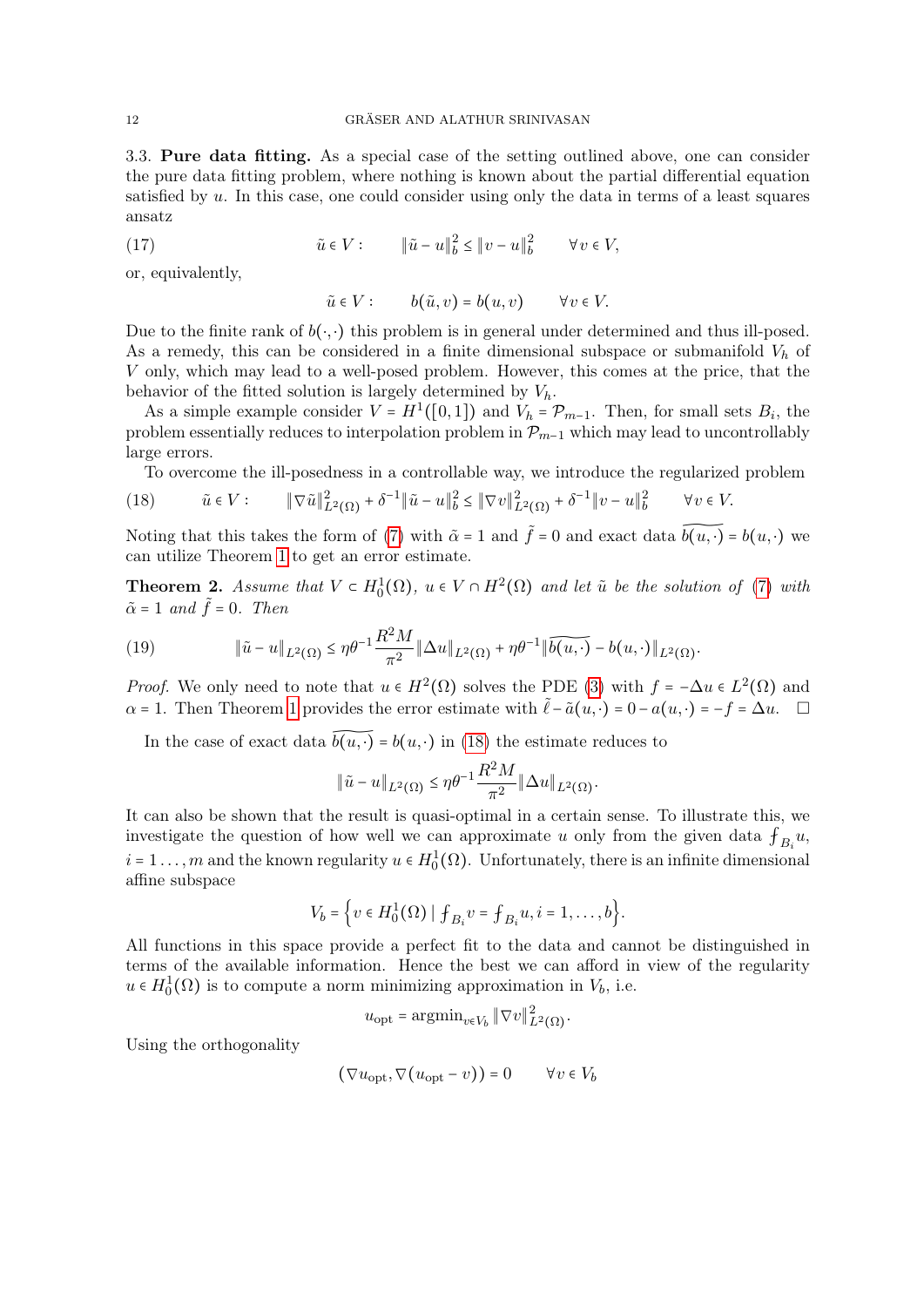and the fact that  $||u_{\text{opt}} - u||_b = 0$  we obtain the identity

$$
\tilde{c}(u_{\text{opt}}-u, u_{\text{opt}}-u) = (-\nabla u, \nabla (u_{\text{opt}}-u))
$$

with  $\tilde{c}(\cdot, \cdot)$  as in Theorem [2.](#page-11-1) Now assuming the additional regularity  $u \in H^2(\Omega)$  and utilizing the associative from Lamma 6 we obtain the coercivity from Lemma [6](#page-7-1) we obtain

$$
||u_{\text{opt}} - u||_{L^{2}(\Omega)}^{2} \leq \eta \frac{R^{2}M}{\pi^{2}} \left(\Delta u, u_{\text{opt}} - u\right) \leq \eta \frac{R^{2}M}{\pi^{2}} ||\Delta u||_{L^{2}(\Omega)} ||u_{\text{opt}} - u||_{L^{2}(\Omega)}.
$$

Thus—if we chose the optimal weighting parameter  $\delta^{-1}$  such that  $\theta = 1$ —the error estimate for  $\tilde{u}$  coincides with the one for  $u_{opt}$  which is the energy minimizing one among all functions that fit the data. It should be noted that the only reason for the inequality ' $\leq$ ' in the estimate for  $u_{\text{ont}}$  is the application of the coercivity estimate from Lemma [6](#page-7-1) and the application of the Cauchy–Schwarz inequality in  $L^2(\Omega)$ . Hence we cannot expect to be able to derive a better estimate unless we sharpen the coercivity bound.

### 4. Generalized Galerkin discretization

<span id="page-12-0"></span>4.1. Abstract a priori error estimate. Now we investigate the discretization of the PDEregularized problem [\(7\)](#page-5-0). To this end we consider an abstract generalized Galerkin discretization

<span id="page-12-1"></span>(20) 
$$
\tilde{u}_h = \operatorname{argmin}_{v \in V_h} \tilde{J}(v),
$$

of the minimization formulation [\(5\)](#page-4-0) of [\(7\)](#page-5-0) in a subset  $V_h \subset V$ . We call this problem a generalized Galerkin discretization since we do not require that  $V_h$  is a closed subspace of V as in a classical Galerkin discretization. As a consequence, existence and uniqueness of  $\tilde{u}_h$  is not guaranteed. However, if  $V_h$  is a closed subspace, then [\(20\)](#page-12-1) is equivalent to the variational equation

(21) 
$$
\tilde{u}_h \in V_h: \qquad \tilde{c}(\tilde{u}_h, v) = \tilde{r}(v) \qquad \forall v \in V_h,
$$

and uniqueness and existence is guaranteed by the Lax–Milgram theorem.

For several reasons we cannot directly apply the classical Céa-Lemma or Galerkin orthogonality to derive an error bound: The set  $V_h$  is in general not a subspace, we want to bound the error in the  $L^2(\Omega)$ -norm, and the bilinear form incorporates data dependent weighting factors. Furthermore we are interested in directly bounding  $\|\tilde{u}_h - u\|_{L^2(\Omega)}$  and not just  $\|\tilde{u}_h - \tilde{u}\|_{L^2(\Omega)}$ for the auxiliary continuous solution  $\tilde{u}$ . As a remedy we will first use a nonlinear Céa-Lemma in terms of the weighted norm  $\sqrt{\Gamma}$ || ⋅ ||c and then go over to the  $\|\cdot\|_{L^2(\Omega)}$  norm using Lemma [6.](#page-7-1) The idea of using generalized versions of Céa's lemma for discretization in subsets goes back to [\[8,](#page-19-22) [13\]](#page-19-23) where this was developed in a metric space setting. Since our setting is more special, we give a direct proof here.

<span id="page-12-2"></span>**Lemma 7.** Let  $\tilde{u}_h \in V_h$  be a solution of [\(20\)](#page-12-1) and  $\tilde{u} \in V$  the solution of [\(5\)](#page-4-0). Then we have

$$
\|\tilde{u}_h - \tilde{u}\|_{\tilde{c}} \le \inf_{v \in V_h} \|v - \tilde{u}\|_{\tilde{c}}.
$$

*Proof.* First we note that, in view of [\(7\)](#page-5-0), we have for arbitrary  $v \in V$ 

$$
\|v - \tilde{u}\|_{\tilde{c}}^2 = \|v\|_{\tilde{c}}^2 - 2\tilde{c}(\tilde{u}, v) + \|\tilde{u}\|_{\tilde{c}}^2 = \|v\|_{\tilde{c}}^2 - 2\tilde{r}(v) + \|\tilde{u}\|_{\tilde{c}}^2 = 2\tilde{J}(v) + \|\tilde{u}\|_{\tilde{c}}^2.
$$

Thus we get for the minimizer  $\tilde{u}_h$  of  $\tilde{J}$  in  $V_h$ 

$$
\|\tilde{u}_h - \tilde{u}\|_{\tilde{c}}^2 = 2\tilde{J}(\tilde{u}_h) + \|\tilde{u}\|_{\tilde{c}}^2 \le 2\tilde{J}(v) + \|\tilde{u}\|_{\tilde{c}}^2 = \|v - \tilde{u}\|_{\tilde{c}}^2.
$$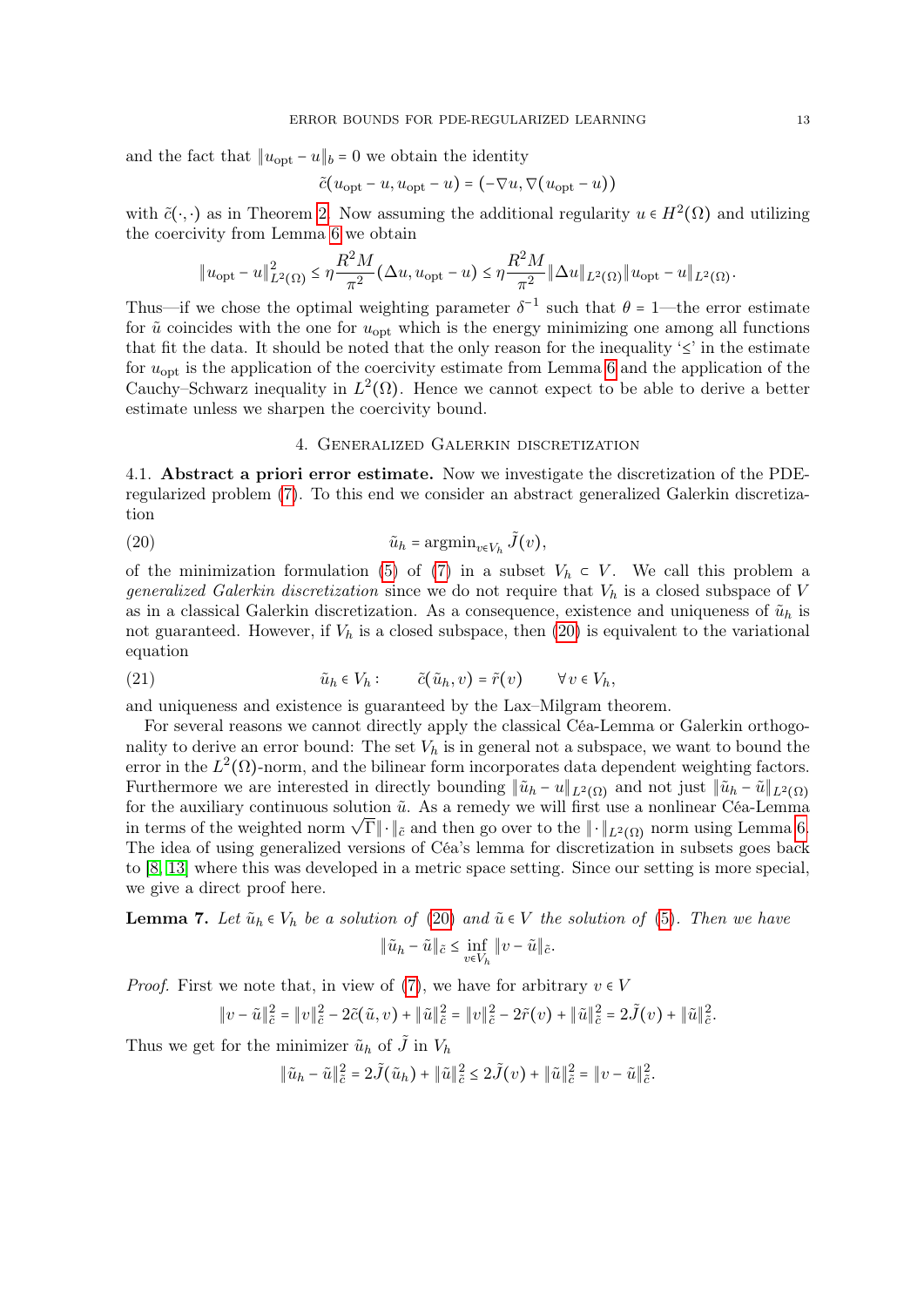<span id="page-13-1"></span>**Theorem 3.** Let  $\tilde{u}_h \in V_h$  be a solution of [\(20\)](#page-12-1) and  $u \in V$  the solution of [\(3\)](#page-3-1). Furthermore assume that  $\tilde{\ell}$  –  $\tilde{a}(u, \cdot) \in L^2(\Omega)$ . Then  $\tilde{u}_h$  satisfies the error bound

$$
\|\tilde{u}_h - u\|_{L^2(\Omega)} \le \sqrt{\Gamma} \|\tilde{u}_h - u\|_{\tilde{c}} \le 2\sqrt{\Gamma} \|\tilde{u} - u\|_{\tilde{c}} + \inf_{v \in V_h} \sqrt{\Gamma} \|v - u\|_{\tilde{c}} \le 2\Gamma \Big( \mathbb{E}_{\text{pde}} + \delta^{-1} \mathbb{E}_{\text{data}} \Big) + \inf_{v \in V_h} \sqrt{\Gamma} \|v - u\|_{\tilde{c}}
$$

with the PDE- and data error terms  $\mathbb{E}_{pde}$  and  $\mathbb{E}_{data}$  as defined in Theorem [1.](#page-8-5)

Proof. Using Lemma [6,](#page-7-1) the triangle inequality, and the generalized Céa-Lemma [7](#page-12-2) we get

$$
\|\tilde{u}_h - u\|_{L^2(\Omega)} \le \sqrt{\Gamma} \|\tilde{u}_h - u\|_{\tilde{c}} \le \sqrt{\Gamma} \|\tilde{u}_h - \tilde{u}\|_{\tilde{c}} + \sqrt{\Gamma} \|\tilde{u} - u\|_{\tilde{c}} \le \sqrt{\Gamma} \|v - \tilde{u}\|_{\tilde{c}} + \sqrt{\Gamma} \|\tilde{u} - u\|_{\tilde{c}} \le \sqrt{\Gamma} \|v - u\|_{\tilde{c}} + 2\sqrt{\Gamma} \|\tilde{u} - u\|_{\tilde{c}} \qquad \forall v \in V_h.
$$

Now using Theorem [1](#page-8-5) we get the assertion.

While the first error term is the same as the one in the continuous case, we still need to take care for the best approximation error because it involves the weighted data dependent norm  $\sqrt{\Gamma}$ || · ||<sub>c</sub> The main ingredient is the following bound on this norm.

<span id="page-13-0"></span>**Lemma 8.** The weighted norm  $\sqrt{\Gamma}$   $\|\cdot\|_{\tilde{c}}$  can be bounded according to

$$
\sqrt{\Gamma} \|v\|_{\tilde c} \leq \sqrt{\eta \theta^{-1} M} \left(\frac{R}{\pi} \frac{\sqrt{\tilde \alpha_{\max}}}{\sqrt{\tilde \alpha_{\min}}} \|\nabla v\|_{L^2(\Omega)} + \|v\|_{L^2(\Omega)} \right).
$$

Proof. As a direct consequence of the bounds in [\(12\)](#page-8-3) and Lemma [1](#page-5-2) we get

$$
\Gamma \|v\|_{\tilde{c}}^2 \leq \eta \theta^{-1} M \left( \frac{R^2 \tilde{\alpha}_{\max}}{\pi^2 \tilde{\alpha}_{\min}} \|\nabla v\|_{L^2(\Omega)}^2 + \|v\|_{L^2(\Omega)}^2 \right).
$$

To interpret this estimate we again consider a non-degenerate, well-balanced problem. In this case the estimate in Lemma [8](#page-13-0) takes the form

$$
\sqrt{\Gamma} \|v\|_{\tilde{c}} \leq C \Big( R \| \nabla v \|_{L^2(\Omega)} + \| v \|_{L^2(\Omega)} \Big)
$$

where  $R$  is bounded and even decreasing if the data points cover the domain better and better. We summarize the result in the following corollary.

<span id="page-13-2"></span>**Corollary 3.** Let  $\tilde{u}_h \in V_h$  be a solution of [\(20\)](#page-12-1) and  $u \in V$  the solution of [\(3\)](#page-3-1). Furthermore assume that  $\tilde{\ell}$  –  $\tilde{a}(u, \cdot) \in L^2(\Omega)$  and that the problem is non-degenerate and well-balanced. Then

$$
\|\tilde{u}_h - u\|_{L^2(\Omega)} \le C \mathbb{E}_{\text{approx}} + C R^2 \mathbb{E}_{\text{pde}} + C \mathbb{E}_{\text{data}}
$$

with the PDE and data error terms as in Theorem [1](#page-8-5) and the approximation-error term

$$
\mathbb{E}_{\text{approx}} := \inf_{v \in V_h} \Big( R \|\nabla(v - u)\|_{L^2(\Omega)} + \|v - u\|_{L^2(\Omega)} \Big).
$$

Inserting the bounds on the PDE and data error we finally get:

 $\Box$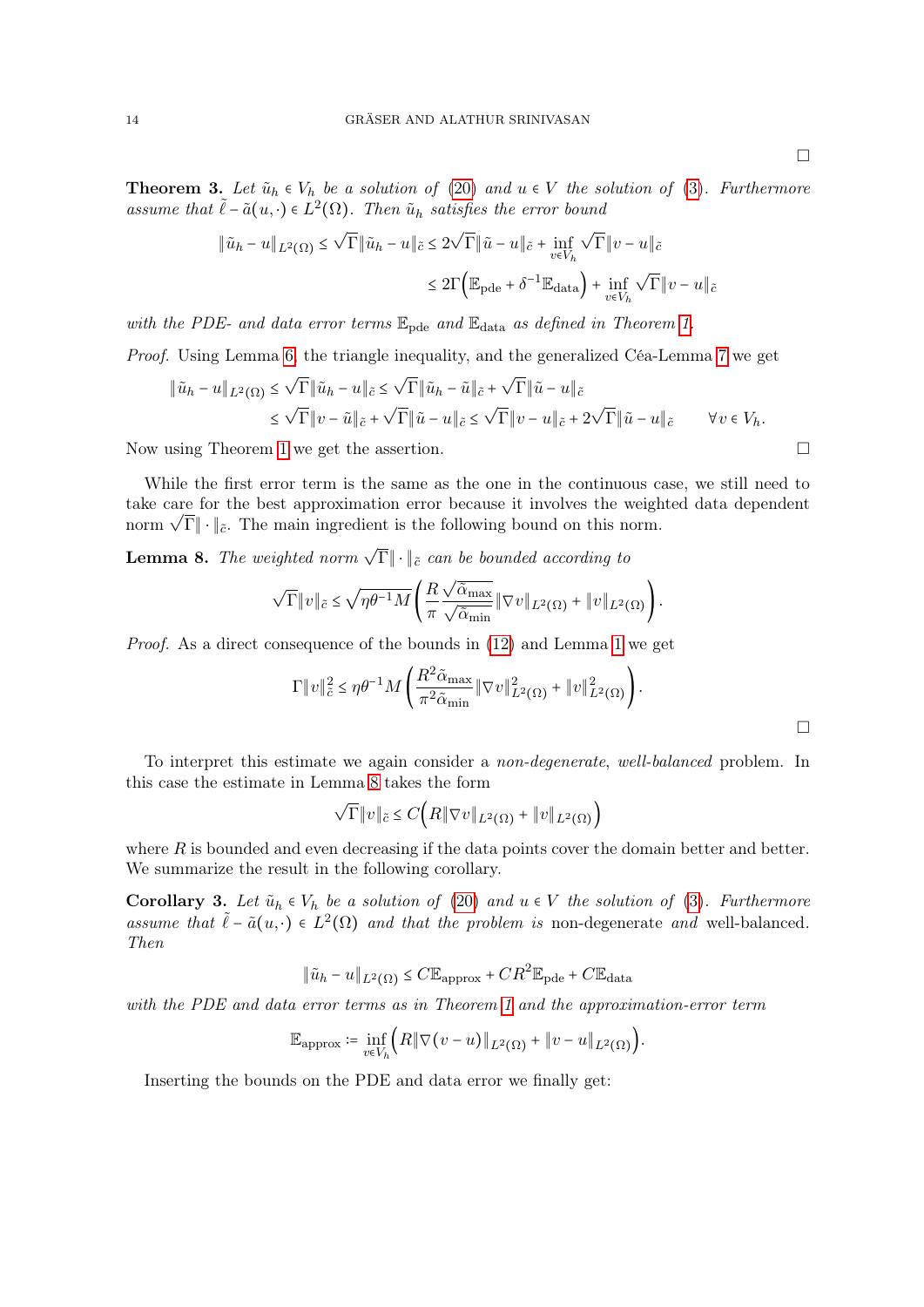<span id="page-14-0"></span>**Corollary 4.** Let  $\tilde{u}_h \in V_h$  be a solution of [\(20\)](#page-12-1) and  $u \in V$  the solution of [\(3\)](#page-3-1). Furthermore assume that the assumptions of Corollary [2](#page-10-1) hold true. Then

$$
\|\tilde{u}_h - u\|_{L^2(\Omega)} \leq CR^2 \Big( \|\tilde{\ell} - \ell\|_{L^2(\Omega)} + \|\tilde{\sigma} - \sigma\|_{L^\infty(\Omega)} + \|\tilde{\alpha} - \alpha\|_{W^{1,\infty}(\Omega)} \Big) + Cr^{\lambda} + C \inf_{v \in V_h} \Big( R \|\nabla(v - u)\|_{L^2(\Omega)} + \|v - u\|_{L^2(\Omega)} \Big).
$$

It is important to note that we neither require that  $V<sub>h</sub>$  is a subspace, nor that the solution to [\(20\)](#page-12-1) is unique. Hence the error estimate is in principle applicable to nonlinear approximation schemes. However, it will in general be hard to compute a global minimizer in  $V<sub>h</sub>$  as required in [\(20\)](#page-12-1) since practical optimization schemes often at most guarantee local optimality.

In case of inexact or local minimization we can at least bound the error in terms of the algebraic energy error. Let  $\tilde{u}_h$  an approximation of  $\tilde{u}_h$ . Then using a straight forward modification of the proof of Lemma [7](#page-12-2) we get

$$
\|\tilde{\tilde{u}}_h-\tilde{u}\|_{\tilde{c}}\leq \inf_{v\in V_h}\|v-\tilde{u}\|_{\tilde{c}}+\sqrt{2\big(\tilde{J}(\tilde{\tilde{u}}_h)-\tilde{J}(\tilde{u}_h)\big)}.
$$

Thus, if we want to bound  $\|\tilde{\tilde{u}}_h - u\|_{L^2(\Omega)}$  instead of  $\|\tilde{u}_h - u\|_{L^2(\Omega)}$  we have to add the algebraic error term

$$
\sqrt{2\Gamma\big(\tilde{J}(\tilde{\tilde{u}}_h)-\tilde{J}(\tilde{u}_h)\big)}\leq CR\sqrt{\tilde{J}(\tilde{\tilde{u}}_h)-\tilde{J}(\tilde{u}_h)}
$$

to the right hand sides of the estimates in Theorem [3,](#page-13-1) Corollary [3,](#page-13-2) and Corollary [4.](#page-14-0)

4.2. Finite element discretization. As an example for a linear Galerkin discretization we apply the abstract error bound to a finite element ansatz. To this end let  $V_h \subset V$  be a conforming Lagrange finite element space of order k (piecewise polynomials in  $\mathcal{P}_k$  for simplex elements or piecewise tensor-polynomials in  $\mathcal{Q}_k$  for cubic elements) on a triangulation with mesh size h. Then we can apply the classical finite element interpolation error estimate which, in the present special case, provides:

**Proposition 3.** Let 
$$
\Pi_h : C^0(\overline{\Omega}) \to V_h
$$
 interpolation operator and  $u \in H^{k+1}(\Omega) \cap C^0(\overline{\Omega})$ . Then

$$
||u - \Pi_h u||_{L^2(\Omega)} \le Ch^{k+1} |u|_{H^{k+1}(\Omega)}, \qquad ||u - \Pi_h u||_{H^1(\Omega)} \le Ch^k |u|_{H^{k+1}(\Omega)}.
$$

with a constant C depending only on the shape regularity of the triangulation. Here  $|\cdot|_{H^{k+1}(\Omega)}$ denotes the  $H^{k+1}(\Omega)$ -semi-norm containing only derivatives of order  $k+1$ .

For a proof we refer to [\[3,](#page-19-24) Theorem 3.2.1 and Remark 3.2.2]. Inserting the interpolation error estimate in the abstract error bound we get the following total error bound.

**Corollary 5.** Let  $\tilde{u}_h \in V_h$  be a solution of [\(20\)](#page-12-1) and  $u \in V$  the solution of [\(3\)](#page-3-1). Furthermore assume that the assumptions of Corollary [2](#page-10-1) and  $u \in H^{k+1}(\Omega)$  hold true. Then

$$
\|\tilde{u}_h - u\|_{L^2(\Omega)} \le C R^2 \left( \|\tilde{\ell} - \ell\|_{L^2(\Omega)} + \|\tilde{\sigma} - \sigma\|_{L^\infty(\Omega)} + \|\tilde{\alpha} - \alpha\|_{W^{1,\infty}(\Omega)} \right) + C r^{\lambda} + C R h^k + C h^{k+1}.
$$

<span id="page-14-1"></span>4.3. A heuristic strategy for parameter selection. To guarantee non-degenerate and well-balanced problem in the sense of Definition [1](#page-9-1) the size of the averaging sets  $B_i$  and the parameter  $\delta$  should be carefully selected such that the quotient  $|K_i|/|B_i|$  is bounded and such that  $\delta$  scales like  $R^2M$ . In applications, where data points  $p_1, \ldots, p_m \in \Omega$  are given we<br>can in general net essume that are is able to compute a decomposition into sets K, and their can in general not assume that one is able to compute a decomposition into sets  $K_i$  and their maximal diameter  $R$  exactly. While this is in principle possible using a Voronoi decomposition, computing the latter is in general much to costly. Hence we propose a heuristic strategy to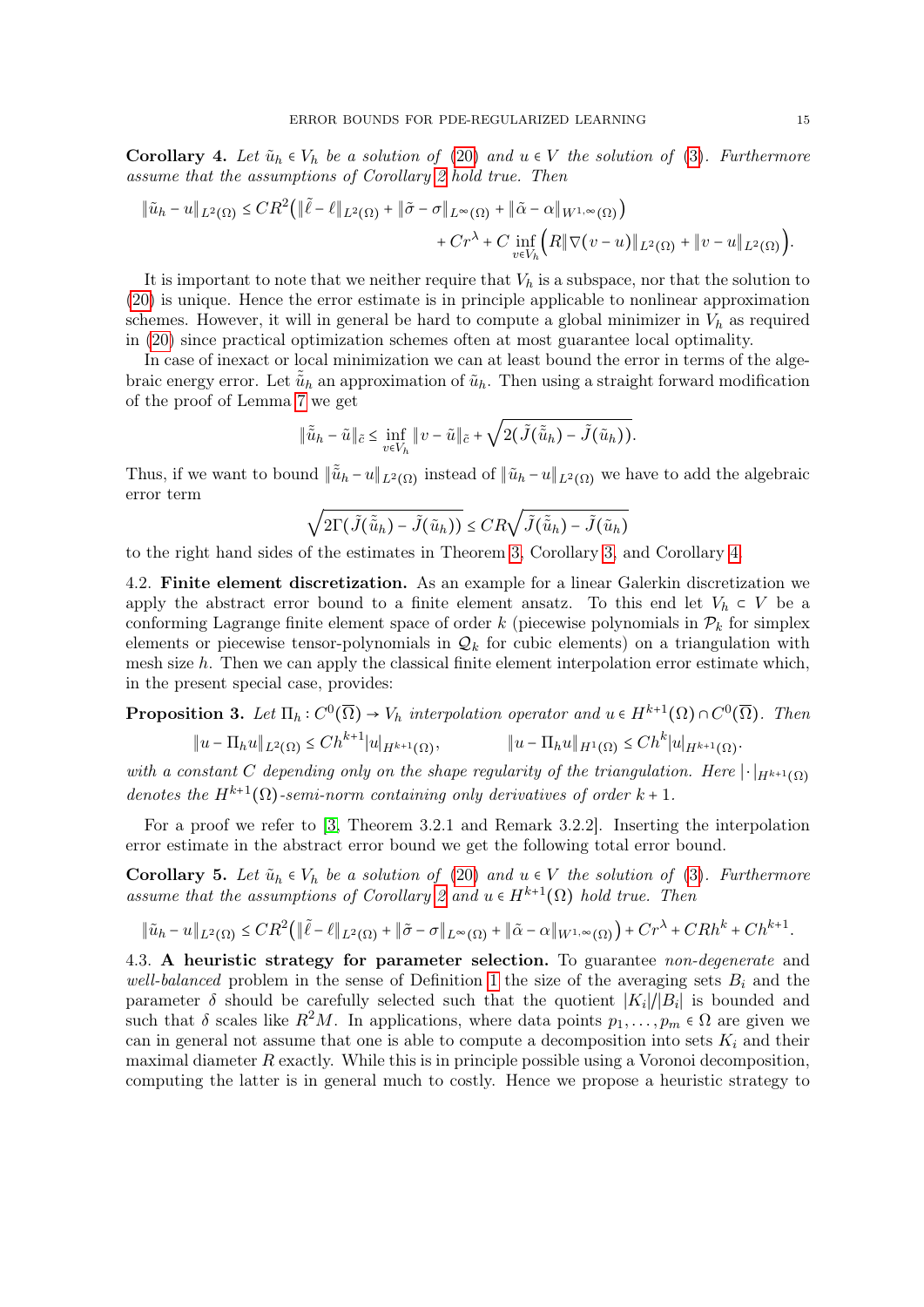determine the sets  $B_i$  and estimates for R and  $\delta$  under the assumption of uniformly distributed  $data$  points  $p_i$ .

To this end we make the assumption that  $\Omega$  fits into a cube  $[0, D]^d$ . Then we can expected that the points are in average uniformly spaced. For an ideal uniformly spaced distribution of m points in  $[0, D]^d$  we can place m non-overlapping cubes  $\hat{K}_i$  with edge length  $\hat{L} = Dm^{-1/d}$ on a uniform lattice into  $\Omega = [0, D]^d$ . The diameter of these boxes is

$$
\hat{R} \coloneqq \hat{L}\sqrt{d} = Dm^{-1/d}\sqrt{d}
$$

which we will use as estimate for R. In order to fix  $|\hat{K}_i|/|B_i| = Q$  for a parameter  $Q > 1$ , we will use cubes  $B_i$  centered at  $p_i$  with edge length  $l$ 

$$
B_i \coloneqq p_i + \hat{l} [-0.5, 0.5]^d, \qquad \hat{l} \coloneqq \hat{L} Q^{-1/d} = D(mQ)^{-1/d}.
$$

Since we cannot control M explicitly, we assume  $M \in O(1)$  and select

$$
\delta \coloneqq \frac{\hat{R}^2}{\pi^2 \tilde{\alpha}_{\min}} = \frac{D^2 m^{-2/d} d}{\pi^2 \tilde{\alpha}_{\min}}
$$

.

## 5. Numerical experiments

<span id="page-15-0"></span>5.1. A smooth test problem. Finally we illustrate the theoretical findings using numerical experiments for test problems. To this end we consider an example problem from [\[4\]](#page-19-12) given by

$$
-\Delta u + \sigma u = f \qquad \text{in } \Omega, \qquad \frac{\partial u}{\partial n} = 0 \qquad \text{on } \Omega
$$

with  $\Omega = [0, 1]^d$ . For the Eigenfunction  $u(x) = \sum_{i=1}^d \cos(\pi x_i)$  of the Laplacian and  $\sigma = \pi^2$ this equation is satisfied with  $f(x) = (\pi^2 + \sigma)u(x) = 2\pi^2u(x)$ . We do not want to hide, that this example was selected, because —in contrast to Dirichlet boundary conditions natural boundary conditions  $\frac{\partial u}{\partial n} = 0$  do not require any approximation for neural network discretizations which was not covered in the error analysis.

As inexact auxiliary PDE we will use the same differential operator  $-\Delta + \sigma$  but a scaled right hand side  $\tilde{f} = (1 - \varepsilon)f$ . Then we can explicitly compute the PDE error term

$$
\mathbb{E}_{\rm pde}=\|f-\tilde{f}\|_{L^2(\Omega)}=\varepsilon\|f\|_{L^2(\Omega)}.
$$

In all experiments we generate data by creating m uniformly distributed random points  $p_1, \ldots, p_m$  and use cubes  $B_i$  with edge length  $\hat{l}$  centered at the points  $p_i$ . The points are sampled in  $[\hat{l}/2, 1 - \hat{l}/2]^d$  such that  $B_i \subset \Omega$  is guaranteed. The edge length  $\hat{l}$  and the penalty parameter  $\delta$  are selected according to the heuristic strategy proposed in Subsection [4.3](#page-14-1) for different values of Q. Notice that the heuristic strategy does not guarantee a non-degenerate and well-balanced problem in the sense of Definition [1.](#page-9-1) Nevertheless, the method is still covered by the theory presented above, but the constants may blow up if the strategy fails, leading to different error rates.

5.2. Finite element discretization. In this section we discretize the problem with conforming finite elements for  $d = 1, 2, 3$ . Since we are not interested in illustrating well known finite element error bounds, we use a fixed finite element grid with uniformly spaced interval/rectangular/hexahedral elements and tensorial  $\mathcal{Q}_k$  Lagrange finite elements of order k throughout the experiments. For  $d = 1$  we used 64 elements and order  $k = 4$ , for  $d = 2$  we used  $4069 = 64 \times 64$  elements and order  $k = 4$ , and for  $d = 3$  we used  $4069 = 16 \times 16 \times 16$  elements and order  $k = 2$ . In any case the discretization error can be neglected compared to the PDE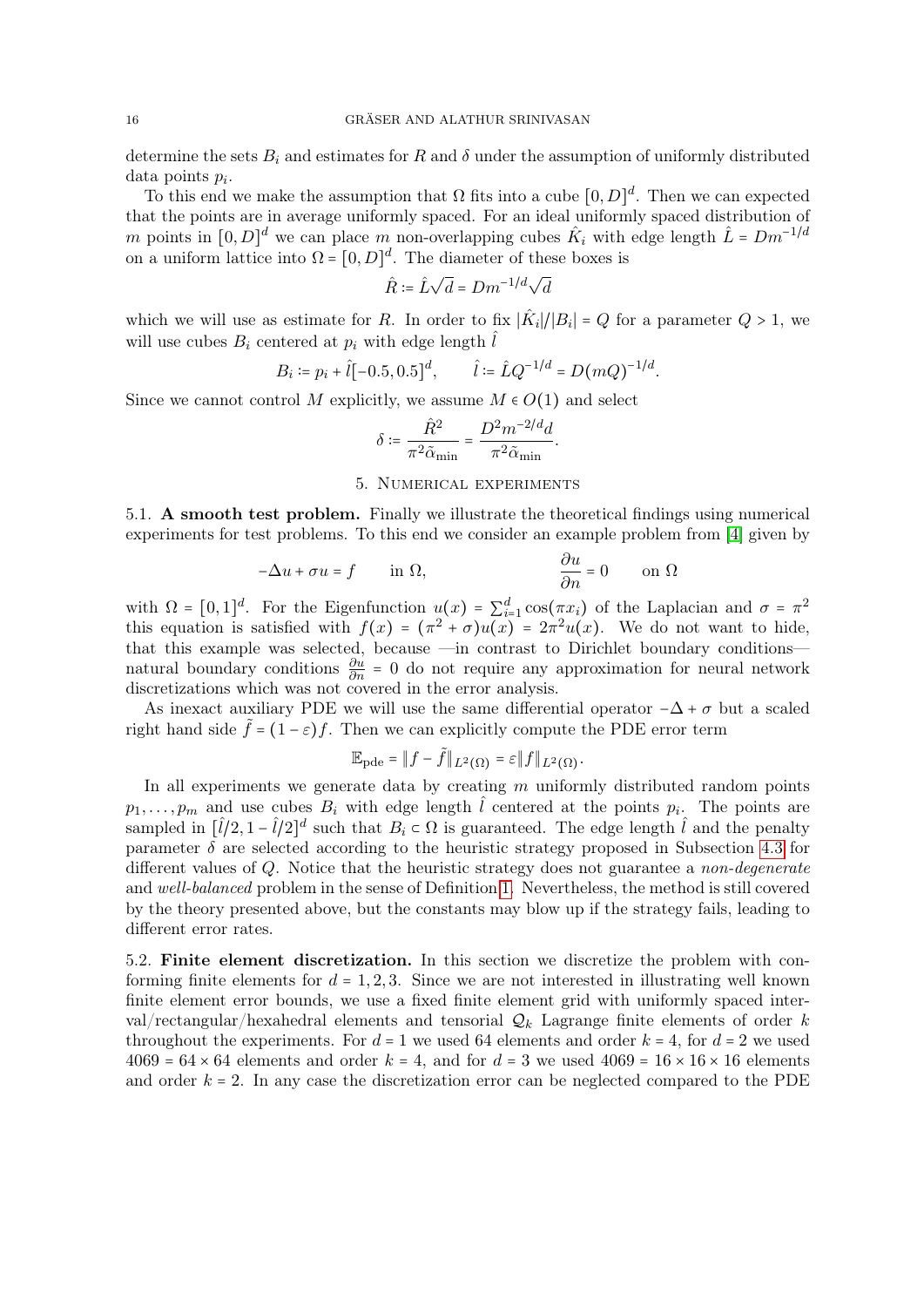and data error terms reported in the following. All reported  $L^2(\Omega)$ -errors are computed using a quadrature rule of order  $k^2$  on the grid elements.

For the first experiment we fix  $\tilde{f} = 0.5f$  and compute the solution for increasing number of data points m. The computations are done using exact data, i.e.,  $b_i = f_{B_i} u$  and inexact data in the form of point values  $b_i = f(p_i)$ . Figure [1](#page-17-0) depicts the error over m for dimensions  $d = 1, 2, 3$  and parameters  $Q = 4, 2$  in the heuristic strategy. Left and right picture show exact and inexact data, respectively. We observe that the error decays like  $O(m^{-2/d}) = O(\hat{R}^2)$  as expected from the theoretical error bounds for exact data and uniformly distributed data points. We also find that the error increases by a constant if we increase  $Q = |\hat{K}_i|/|B_i|$  which is again in accordance with the error estimate where this enters in the constant factor  $\eta$ . For inexact data, the situation is very similar. We observe the order  $O(m^{-2/d}) = O(\hat{R}^2)$  but for very small errors obtained for  $d = 1$  eventually the case  $Q = 4$  becomes better compared to  $Q = 2$ . This can be explained by the fact that, while increasing  $Q$  increases the constant in the PDE error term, it also decreases  $r$  and thus the data error term. Hence, if the data error comes in the range of the PDE error, we expect that larger Q reduces the total error.

In the second experiment we fix  $m = 512$  data points and compute the solution for inexact right hand sides  $\tilde{f} = (1 - \varepsilon)f$  with varying  $\varepsilon$  and exact data  $b_i = f_{B_i} u$  as well as inexact data  $b_i = f(p_i)$ . Figure [2](#page-17-1) depicts the error over the PDE error  $\varepsilon = \mathbb{E}_{\text{pd}}[f||f||_{L^2(\Omega)}$  for dimensions  $d = 1, 2, 3$  and parameters  $Q = 4, 2$  in the heuristic strategy. Left and right picture show exact and inexact data, respectively. Here we observe that the error scales like  $O(\varepsilon) = O(\mathbb{E}_{pde})$  for a wide range of  $\varepsilon$ . This is expected from the theoretical error bound. Again, we observe that for small total error  $Q = 4$  is better compared to  $Q = 2$  where the error finally saturates for  $d = 2, 3$ . The latter indicates that the data error starts to dominate in this regime such that we no longer benefit from improving the PDE error.

5.3. Neural network discretization. Finally we consider the discretization of the test problem with neural networks. To this end we minimize the loss functional  $\tilde{J}$  defined in [\(6\)](#page-4-2) over a set  $V<sub>h</sub>$  of neural networks with a fixed architecture. In this case integrals are no longer evaluated exactly, but approximated using stochastic integration as proposed in [\[4\]](#page-19-12). More precisely, we approximate the local averages  $f_{B_i}v$  appearing in the functional by averaging v over 10d uniformly distributed sampling points in  $B_i$ . Since all sets  $B_i$  are the same up to translation, we also translated the sampling points. The integration over  $\Omega$  was approximated using 100d uniformly distributed sampling points in  $\Omega$  that are newly sampled in each step of the iterative algebraic solution method. Since we use natural boundary conditions, we only need to approximate the space  $H^1(\Omega)$  without any hard boundary constraints. Hence no approximation of boundary conditions was needed.

The network architecture is as follows: A first layer inflates the input size to 16. This is followed by 3 blocks, each consisting of two densely connected layers with a residual connection. A final affine layer reduces the size from 16 to 1. In total the network takes the form

$$
F = F_{\text{out}} \circ F_3 \circ F_2 \circ F_1 \circ F_{\text{in}}
$$

where  $F_{\text{in}} : \mathbb{R}^d \to \mathbb{R}^{16}$  is a linear map padding its input by  $16 - d$  zeros,  $F_{\text{out}} : \mathbb{R}^{16} \to \mathbb{R}$  is an affine map, and each block  $F_i : \mathbb{R}^{16} \to \mathbb{R}^{16}$  has the form

$$
F_i(x) = \psi(W_{i,2}\psi(W_{i,1}x - \theta_{i,1}) - \theta_{i,2}) + x
$$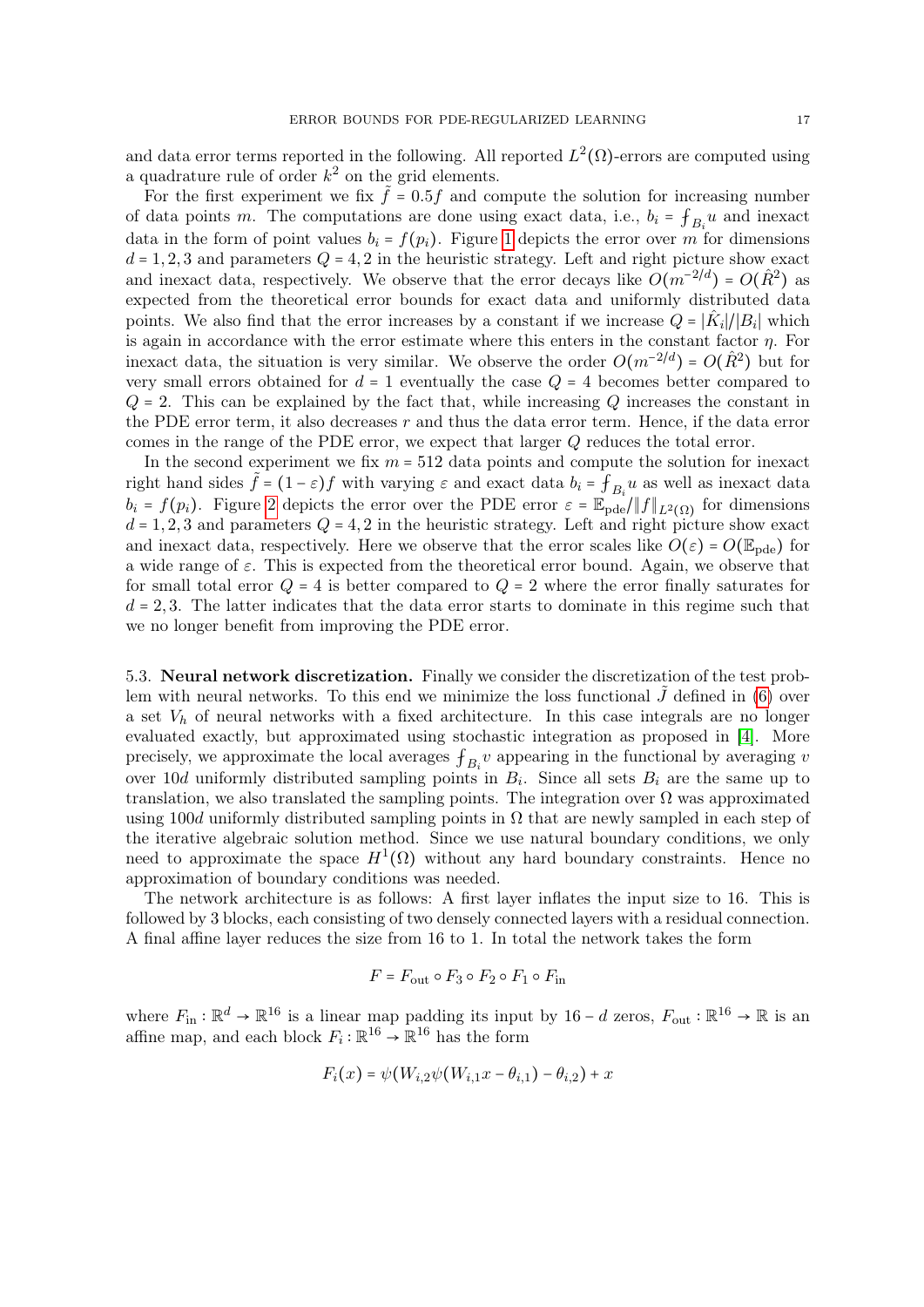

<span id="page-17-0"></span>Figure 1. Finite element discretization. Total error over number of data points. Solid lines:  $Q = 4$ . Dashed lines:  $Q = 2$ . Dotted lines: Reference slope. Left: Exact local average data. Right: Point values as inexact data.



<span id="page-17-1"></span>Figure 2. Finite element discretization. Total error over PDE error for exact local average data. Solid lines:  $Q = 4$ . Dashed lines:  $Q = 2$ . Dotted lines: Reference slope. Left: Exact local average data. Right: Point values as inexact data.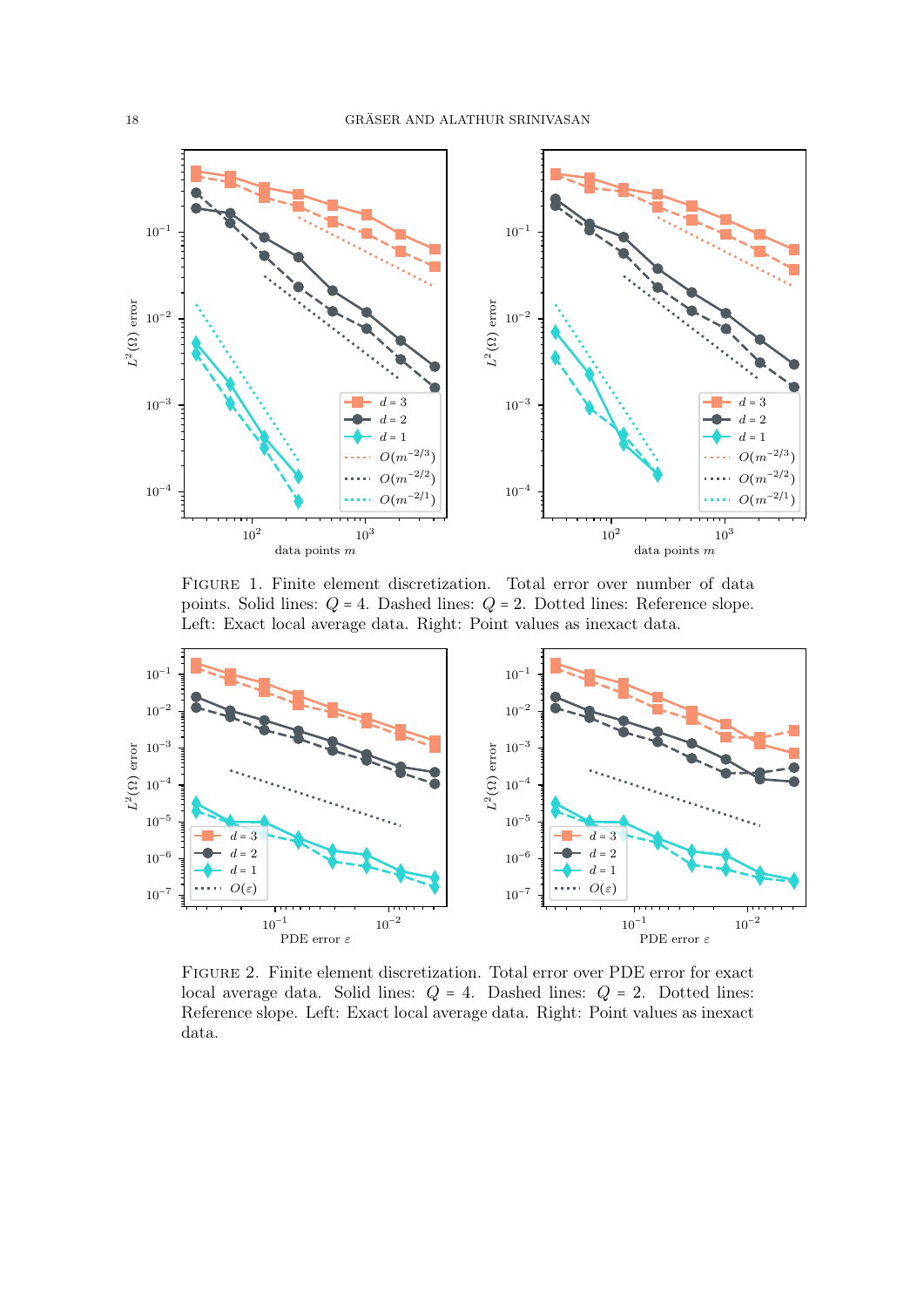

<span id="page-18-2"></span>Figure 3. Neural network discretization. Total error over number of data points. Solid lines:  $Q = 4$ . Dashed lines:  $Q = 2$ . Dotted lines: Reference slope. Left: Exact local average data. Right: Point values as inexact data.

for dense weight matrices  $W_{i,j} \in \mathbb{R}^{16 \times 16}$  and bias vectors  $\theta_{i,j} \in \mathbb{R}^{16}$ . In all layers we used the activation function  $\psi(x) = \max\{x^3, 0\}$ . All parameters involved in  $F_1, F_2, F_3, F_{\text{out}}$  are determined in the training procedure.

The networks are trained using the Adam method [\[15\]](#page-19-25) which is a variant of stochastic gradient descent. Training was stopped if the  $L^2(\Omega)$  error  $\|\tilde{u}_h - u\|_{L^2(\Omega)}$  did not decrease any more. While this is in general impractical due to the unknown solution  $u$ , we used this here to avoid effects of more heuristic stopping criteria.

Again we fix  $\tilde{f} = 0.5f$  and compute the solution for increasing number of data points m. The computations are done using exact data, i.e.,  $b_i = f_{B_i} u$  and inexact data in the form of point values  $b_i = f(p_i)$ . Figure [3](#page-18-2) depicts the error over m for dimensions  $d = 1, 2, 3$ and parameters  $Q = 4, 2$  in the heuristic strategy. Left and right picture show exact and inexact data, respectively. For  $d = 2$  and  $d = 3$  we again observe that the error decays like  $O(m^{-2/d}) = O(\hat{R}^2)$ . For  $d = 1$  the situation is less clear. While we roughly observe the order  $O(m^{-2/d}) = O(\hat{R}^2)$  again, there are some exceptions. Most importantly the error increases after adding more data in one case.

#### **REFERENCES**

- <span id="page-18-0"></span>[1] H. Bölcskei, P. Grohs, G. Kutyniok, and P. Petersen. Optimal approximation with sparsely connected deep neural networks. SIAM J. Math. Data Sci., 1(1):8-45, 2019. arxiv:1705.01714.
- <span id="page-18-1"></span>[2] M. Burger and A. Neubauer. Error bounds for approximation with neural networks. J. Approx. Theory, 112(2):235–250, 2001.